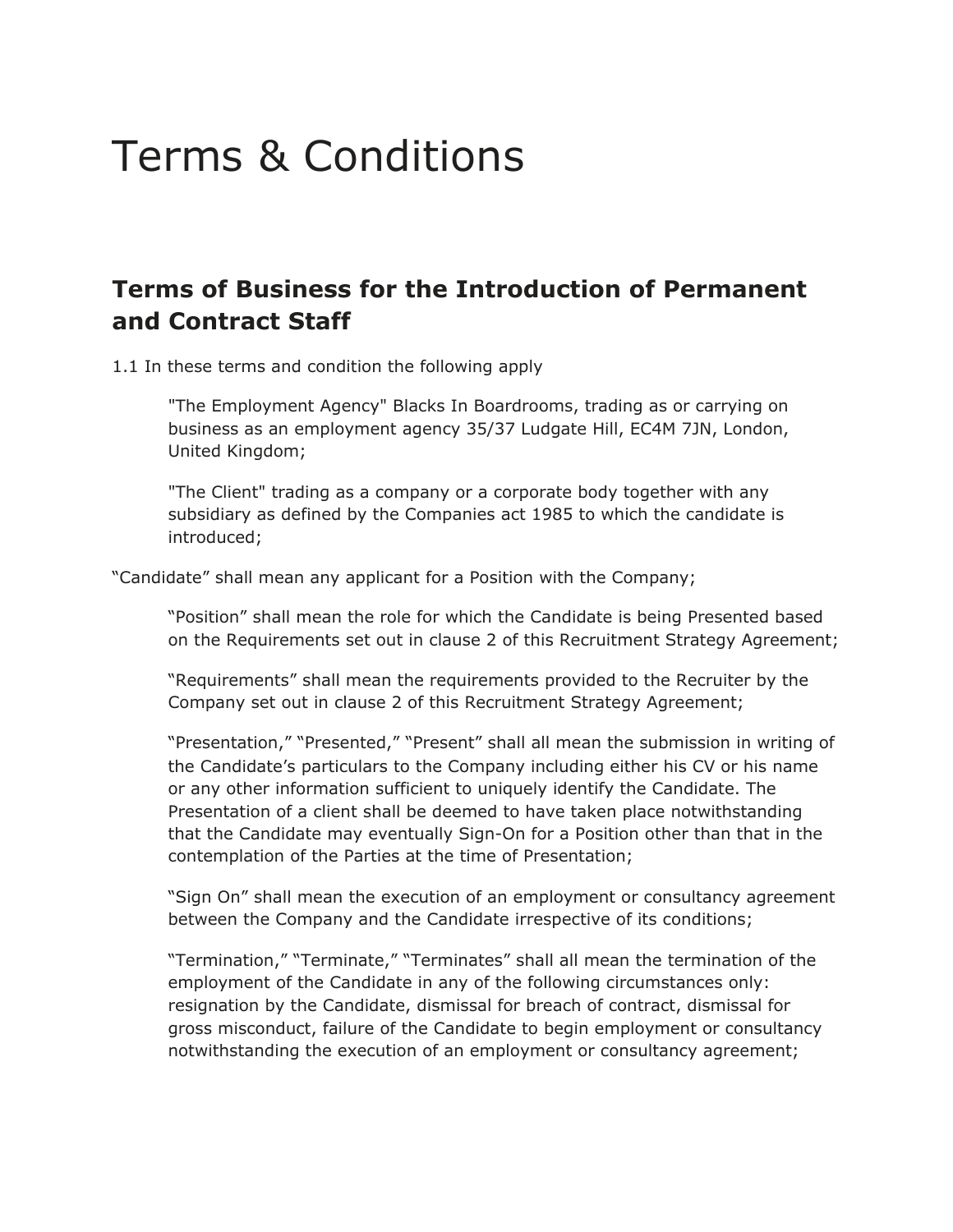"Another Agent" shall mean any person representing or purporting to represent the Candidate with or without instruction from the Candidate and whether or not doing so for pecuniary gain and whether or not in the business of recruitment or Human Resources (HR);

"Fees" shall mean the fees set out in Clause 4 of this Recruitment Strategy Agreement;

1.2 Unless it is evident from the context and having regards to the generality of the Agreement that a clause intends to mean otherwise: words denoted in the singular only shall include the plural and vice versa; words denoted in any gender shall include all genders; and, terms denoting people or persons shall include both natural and legal persons (such as corporations) and vice versa.

#### **Scope of Agreement**

2.1 The parties hereby agree that this Agreement will govern every engagement by the Client, or an associated company of the Client, of every applicant, notified by the Employment Agency to the Client from time to time ("Applicant").

2.2 For the purpose of this Agreement, "Engagement" shall include every such fixed-term contract engagement and shall include any use of an Applicant in the circumstances set out in clause 1.1, whether directly or indirectly (for example, where an Applicant provides services through a limited company) and whether full-time or part-time, and whether under a contract of service or for services, or under an agency, licensee, franchise, commission only, partnership agreement, or otherwise.

# **Acceptance and Authority to Act**

3. These terms are deemed to be accepted by the Client in respect of each Applicant with effect from notification by the Employment Agency to the Client of the relevant Applicant. The Client authorizes the Employment Agency to act on its behalf in seeking Applicants and, if the Client so requests, shall advertise for such Applicants through such methods as are agreed with the Client.

#### **Standards Required**

4.1 The Client agrees to provide to the Employment Agency sufficient information to enable the Employment Agency to assess the suitability of each relevant Applicant for each relevant Engagement. In this regard, the Client in particular agrees to provide the following information:

(a) the identity of the person who it is proposed will engage the relevant Applicant (this must be notified in respect of every proposed Engagement, to ensure that the correct associated company of the Client is identified), and, if applicable, the nature of the person's business;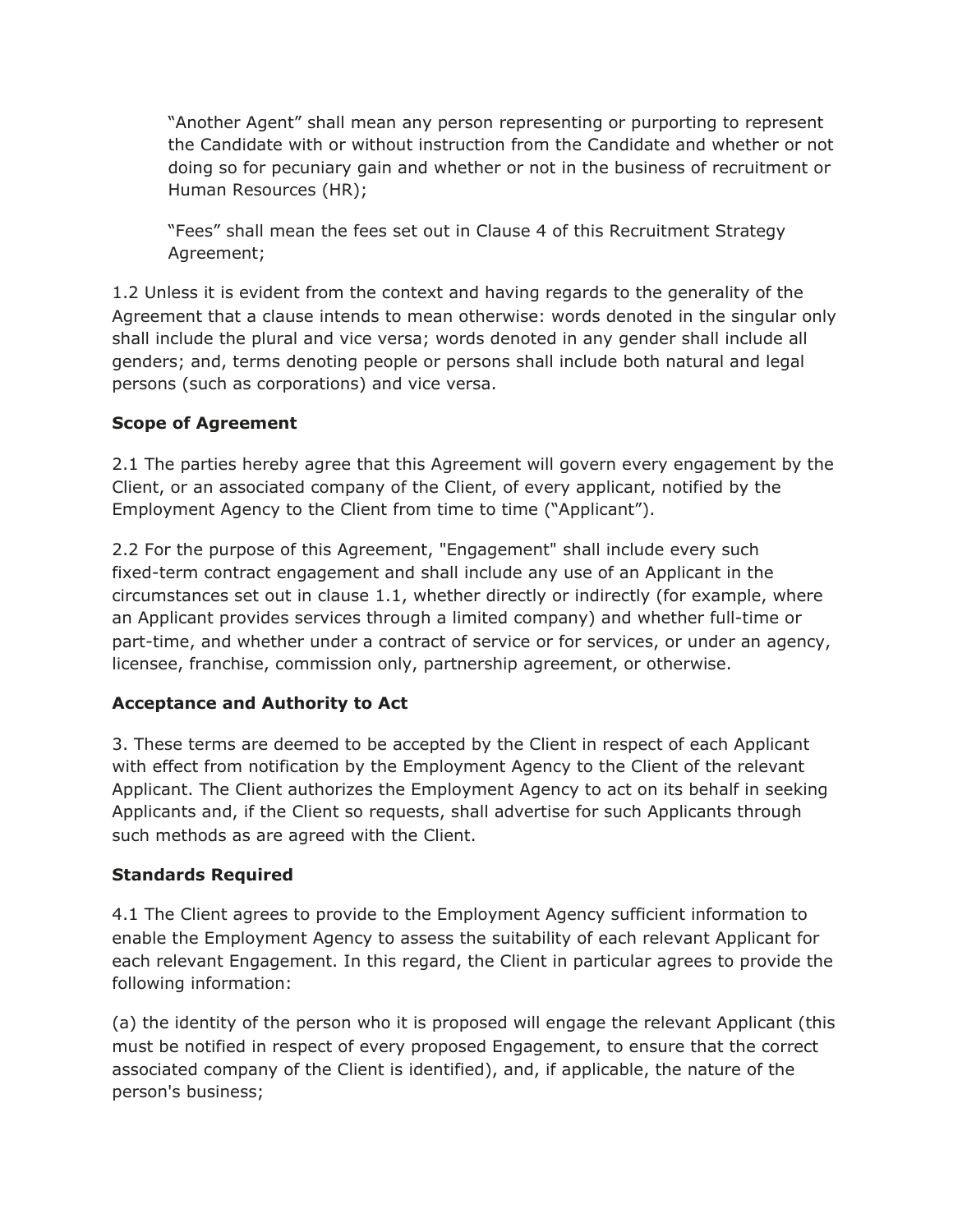(b) the date on which it is proposed that the Engagement should begin, and the duration, or likely duration, of the Engagement;

(c) the position to be filled, including the type of work which the relevant Applicant would be required to do, the location at which and the hours during which he or she would be required to work;

(d) any risks to health or safety relevant to the Engagement, and what steps have been taken by the Client to prevent or control such risks;

(e) the experience, training, qualifications and any authorization which are necessary (or which are required by law or by any professional body) for the relevant Applicant to possess in order to work in the position, and any expenses payable by or to the relevant Applicant;

(f) the minimum rate of pay and any other benefits to be offered in respect of the relevant position, and the intervals at which they would be paid; and

(g) where applicable, the length of notice which a successful applicant would be required to give and entitled to receive, to end the Engagement.

The Client agrees to provide the above information in writing and in good time before the commencement of the Engagement.

# **Obligations of The Employment Agency**

5.1 Subject to clause 4.1, the Employment Agency shall take reasonably practicable steps to ensure that the Applicant is aware of all applicable requirements for the Engagement.

5.2 The Employment Agency shall make reasonable endeavors to ensure the suitability of the relevant Applicant for Engagement. However, the Client must also satisfy itself as to the suitability of the relevant Applicant and shall be responsible for taking up and/or confirming any references (including the confirmation of any professional or academic qualifications or any authorization required by law) provided by the relevant Applicant and/or the Employment Agency before engaging such Applicant.

5.3 The Client shall be responsible for verifying that Applicant has the right to work in the United Kingdom, for the arrangement of any medical examinations and/or investigations into the medical history of any Applicant to satisfy any medical and other requirements or qualifications required by law.

#### **Introduction: When Payable**

6.1 Subject to clause 7 an "Introduction Fee" Introductions of Applicants are confidential. The disclosure by the Client to a third party of any details regarding an Applicant introduced by The Employment Agency which results in an Engagement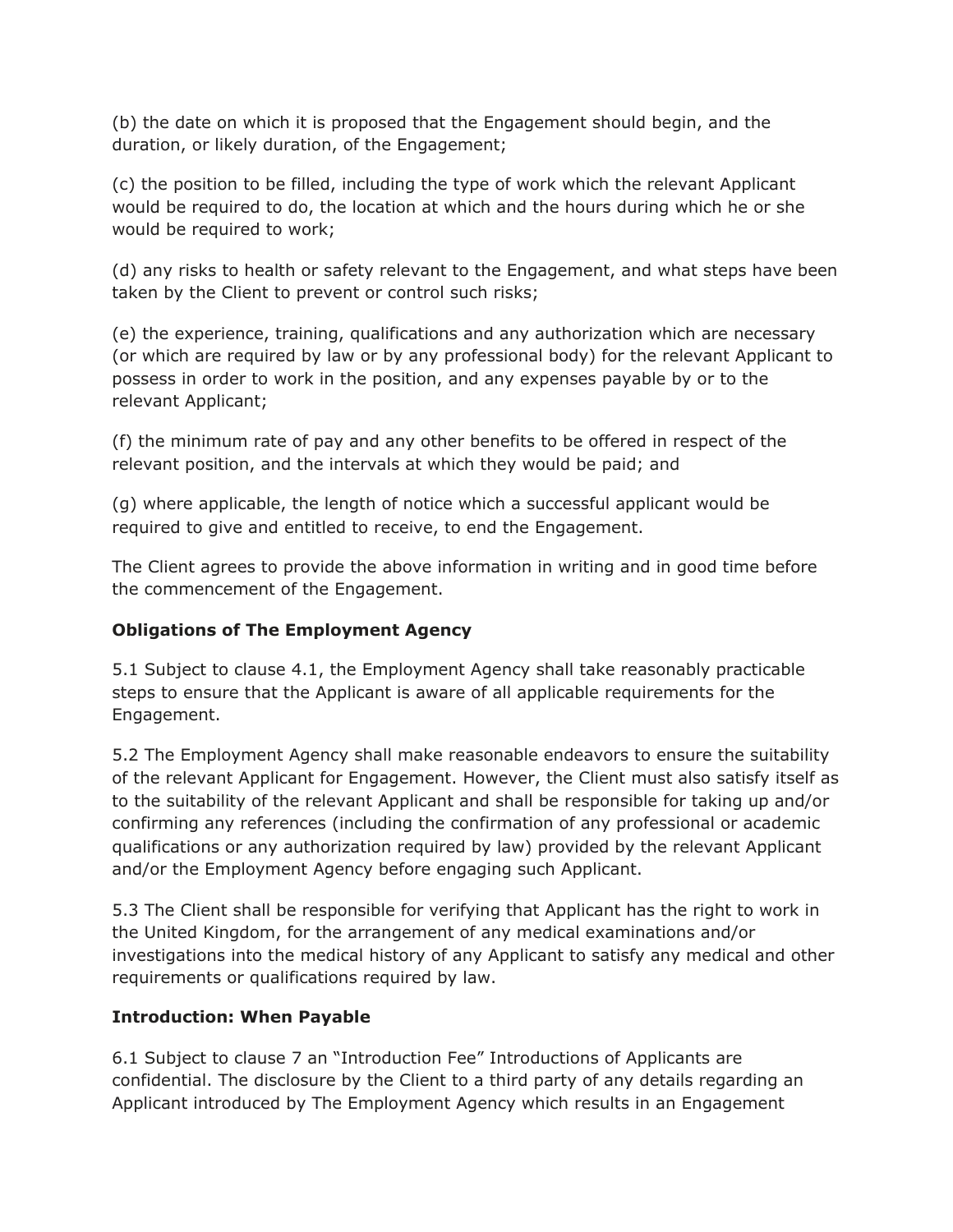(whether orally or otherwise) with that third party within 6 months of the Introduction renders the Client liable to payment of the Agency's fee as set out in the clause with no entitlement to any refund.

6.2 The Client agrees to notify the Employment Agency in writing of the acceptance by the relevant Applicant of an Engagement together with details of the Applicant's gross remuneration (see 7.2 below), as soon as practicable following such acceptance.

6.3 The Introduction fee is payable within 14 days of the date of the relevant invoice from the Employment Agency to the Client. For the avoidance of doubt, payment must be made by electronic funds transfer.

#### **Introduction Fee**

7.1(a) The Introduction Fee shall be a percentage (as set out at clause 5.3 below) of the gross remuneration payable to the relevant Applicant following the start of the relevant Engagement, subject to a minimum fee of £0000 (16.5%) (plus VAT)" Gross remuneration" is defined in clause 7.2 below.

7.2 "Gross remuneration" shall mean the first year's equivalent annualized remuneration, Example Recruitment Group will not include company vehicles into permanent fee calculations.

7.3 For the purpose of clauses 7.1(a) and 7.2(b) above, the percentage(s) will be as follows:

#### **Gross Remuneration**

· where the gross remuneration is between £16.000 and £18,000: 16.5%

· where the gross remuneration is between £19,001 and £25,000: 18.5%

· where the gross remuneration is between £25,001 +: 20%

#### **Introduction Fee: Refunds**

8.1 Subject to clause 8.2, if the relevant Applicant leaves the Client's employment (other than through redundancy constructive or unlawful dismissal) within 13 weeks of commencement of the relevant Engagement, a percentage of the Introduction fee shall be refunded to the client as follows:

· 100 % rebate fee if the departure is less than 8 weeks following the commencement of the relevant Engagement.

· 50 % rebate fee if the departure is within 9 to 11 weeks of commencement of the relevant Engagement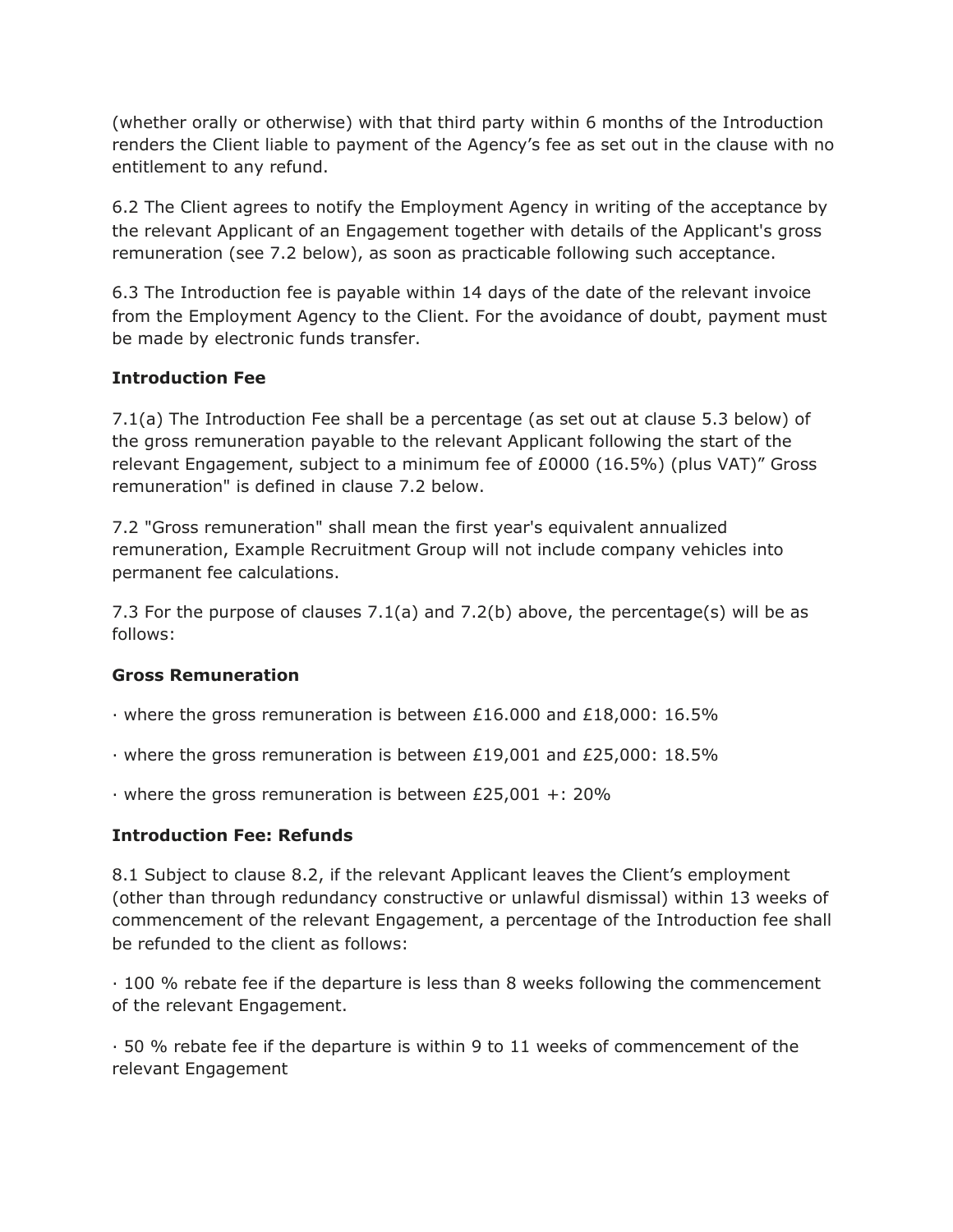$\cdot$  0% if the departure is from 12 weeks  $+$  of commencement of the relevant Engagement

8.2 No refund is payable in any circumstances unless:

· the relevant departure is notified by the Client to the Employment Agency in writing within 7 days; and

· the Client has paid to the Employment Agency the Introduction Fee in full within 14 days of the date of the relevant invoice.

8.3 Should the Client or any associated company of the Client subsequently engage the Applicant within the period of six calendar months from the relevant date of departure, a full Introduction Fee calculated in accordance with clause 5 above becomes payable, notwithstanding any previous fees paid to the Employment Agency. For the avoidance of doubt, there shall be no entitlement to a refund of any kind following such subsequent Engagement.

# **Liability**

9.1 Subject to clause 9.3 below, the Employment Agency shall not be liable to the Client arising out of or in connection with this Agreement or in relation to the engagement or use of the Applicant or for (i) any loss of or damage to profit, revenue, savings, data, use, contract, goodwill or business or (ii) any indirect or consequential loss or damage, in each case howsoever caused or arising.

9.2 The term "howsoever caused or arising" when used in this clause 9 shall be construed widely to cover all causes and actions giving rise to liability, including but not limited to (i) whether arising by reason of any misrepresentation (whether made prior to and/or in this Agreement), negligence, breach of statutory duty, other tort, breach of contract, restitution or otherwise and (ii) whether arising under any indemnity and (iii) whether caused by any total or partial failure or delay in supply of the services of the Applicant by the Employment Agency.

9.3 Nothing in this Agreement shall limit or exclude any party's liability for fraud or for death or personal injury caused by the negligence, or to the extent otherwise not permitted by law.

# **Indemnity**

10. The Client shall indemnify and keep indemnified the Employment Agency against any costs, claims, or liabilities incurred directly or indirectly by the Employment Agency arising out of any Engagement, including (without limitation) as a result of:

(a) any breach of this Agreement by the Client; and

(b) any breach by the Client or any associated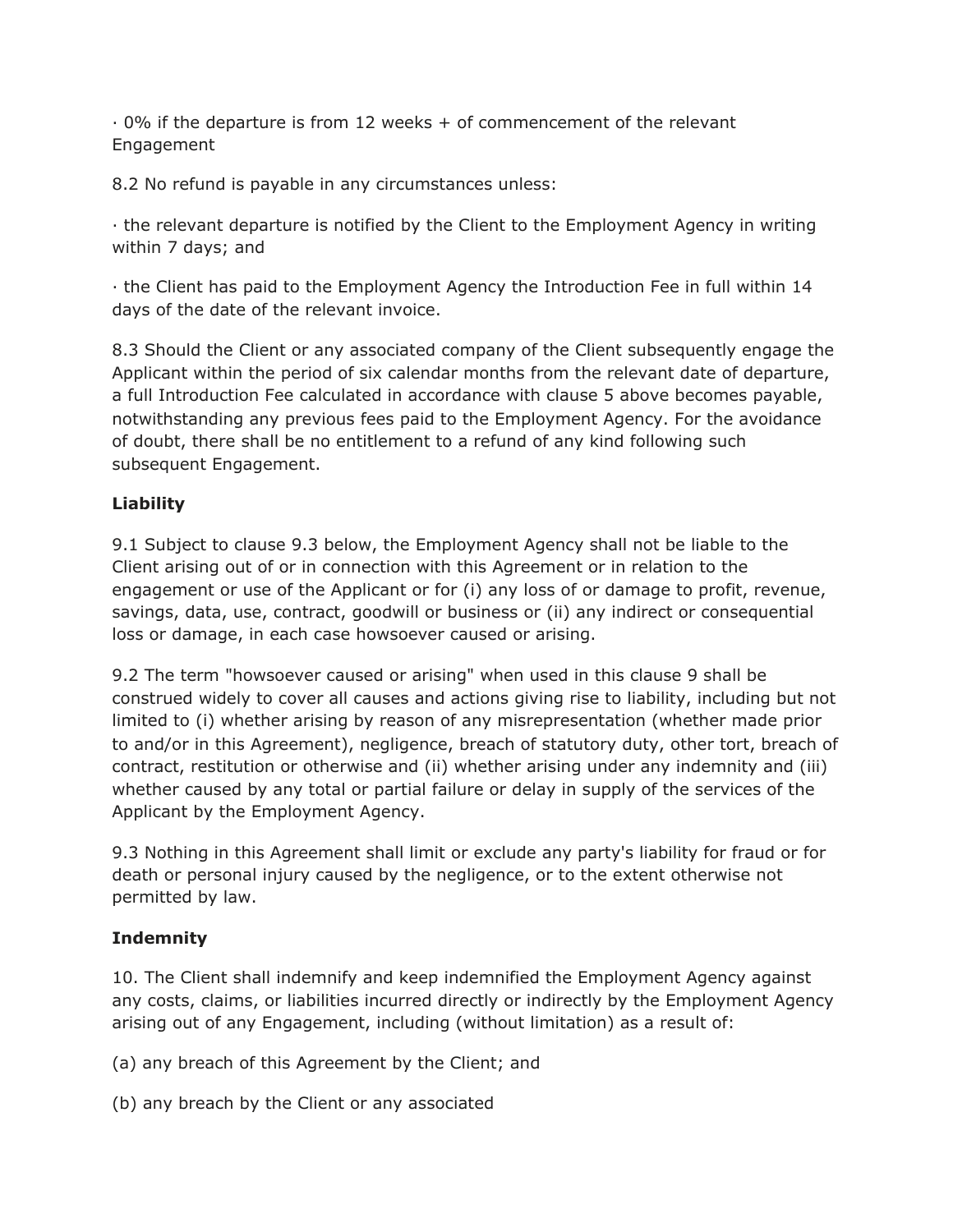company of the Client, or any of its or their employees or agents, of any applicable statutory provisions (including, without limitation, any statutory provisions prohibiting or restricting discrimination or other inequality of opportunity).

#### **Entire Agreement/ Variation**

11. This Agreement constitutes the entire and only legally binding agreement between the parties relating to the Engagement and replaces any previous agreements or arrangements. No variation to these terms on behalf of the Employment Agency can be made otherwise than in writing signed by a director of the Employment Agency.

#### **Waiver**

12. Any failure by the Employment Agency to enforce at any particular time any one or more of the terms of this Agreement shall not be deemed a waiver of such rights or of the right to subsequently enforce the terms of this Agreement.

# **Validity**

13. If any provision, clause, or part-clause of this Agreement is held to be invalid, void, illegal, or otherwise unenforceable by a judicial body, the remaining provisions of this Agreement shall remain in full force and effect to the extent permitted by law.

#### **Force Majeure**

14. The Employment Business shall have no liability for any delay or failure in performance of its obligations to the Client where this arises from matters outside its reasonable control.

# **Third Parties**

15. No provision of this Agreement shall be enforceable by any person who is not a party to it pursuant to the Contract (Rights of Third Parties) Act 1999 ("the Act"). This does not, however, affect any right or remedy of a third party that exists or is available independently of the Act.

# **Overdue Debts**

16. The Employment Agency may charge interest on all overdue debts under this Agreement at the rate of 2% per month.

#### **Governing Law**

17. This Agreement shall be governed by and construed in accordance with the laws of England and the parties hereby submit to the non-exclusive jurisdiction of the English Courts.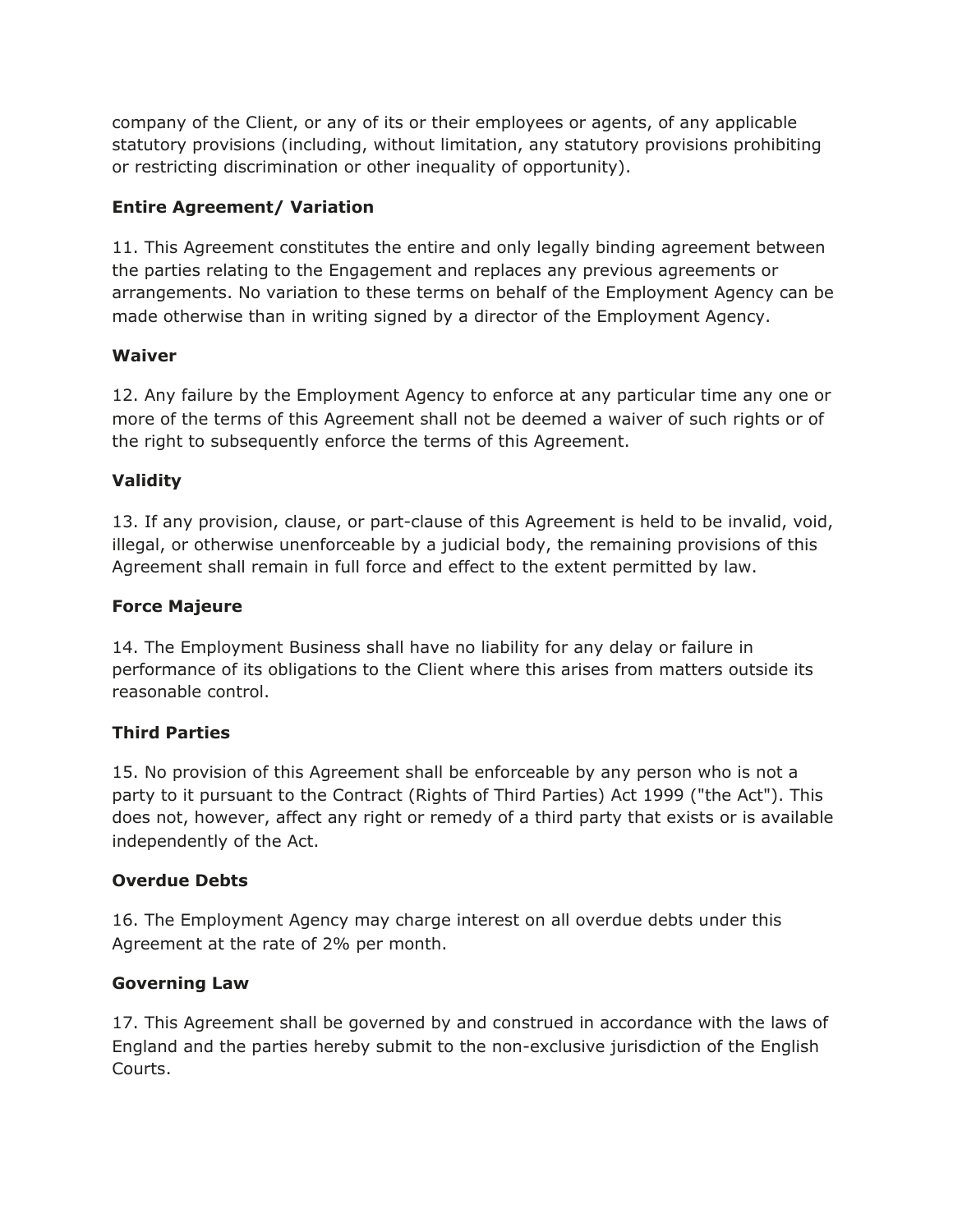# **Terms of Business for the Introduction and Supply of Temporary Worker**

#### **This is a contract between:**

(1) "The Employment Agency" Blacks In Boardrooms, trading as or carrying on business as an employment agency 35/37 Ludgate Hill, EC4M 7JN, London, United Kingdom and

(2) "The Client" The parties hereby agree to the introduction and supply by the Employment Agency to the Client of the temporary worker named in the Engagement Letter ("the Temporary Worker") to provide the services identified in the Engagement Letter ("the Services"), on the following terms (together, "the Assignment").

(3) "The Temporal Worker" shall mean any Applicant/Candidate for a Position with the Company;

#### **Acceptance and Commencement of Assignment**

1.1 This Agreement is accepted by the Client with effect from the notification to the Client by the Employment Agency of the name of the Temporary Worker.

1.2 Subject to clause 4.6 below, the Assignment shall commence at the start of the first day on which the Temporary Worker provides the Services to the Client.

#### **Charges**

2.1 The Client agrees to pay the hourly or Unit charge, plus VAT, in respect of each hour worked by the Temporary Worker, as advised by the Employment Agency to the Client prior to the Assignment. Details of the hourly charge are confirmed in the Engagement Letter but also include the Employment Agency's commission calculated as a percentage of the Temporary Worker's hourly rate and employer's National Insurance contributions (If applicable). For the avoidance of doubt, the Employment Agency reserves the right to increase the hourly charge subject to statutory requirements.

2.2 In addition to the hourly charge, traveling, hotel, or other expenses may be agreed upon from time to time between the Employment Agency and the Client. Such expenses shall be itemized on the relevant invoice and charged, with VAT, to the Client.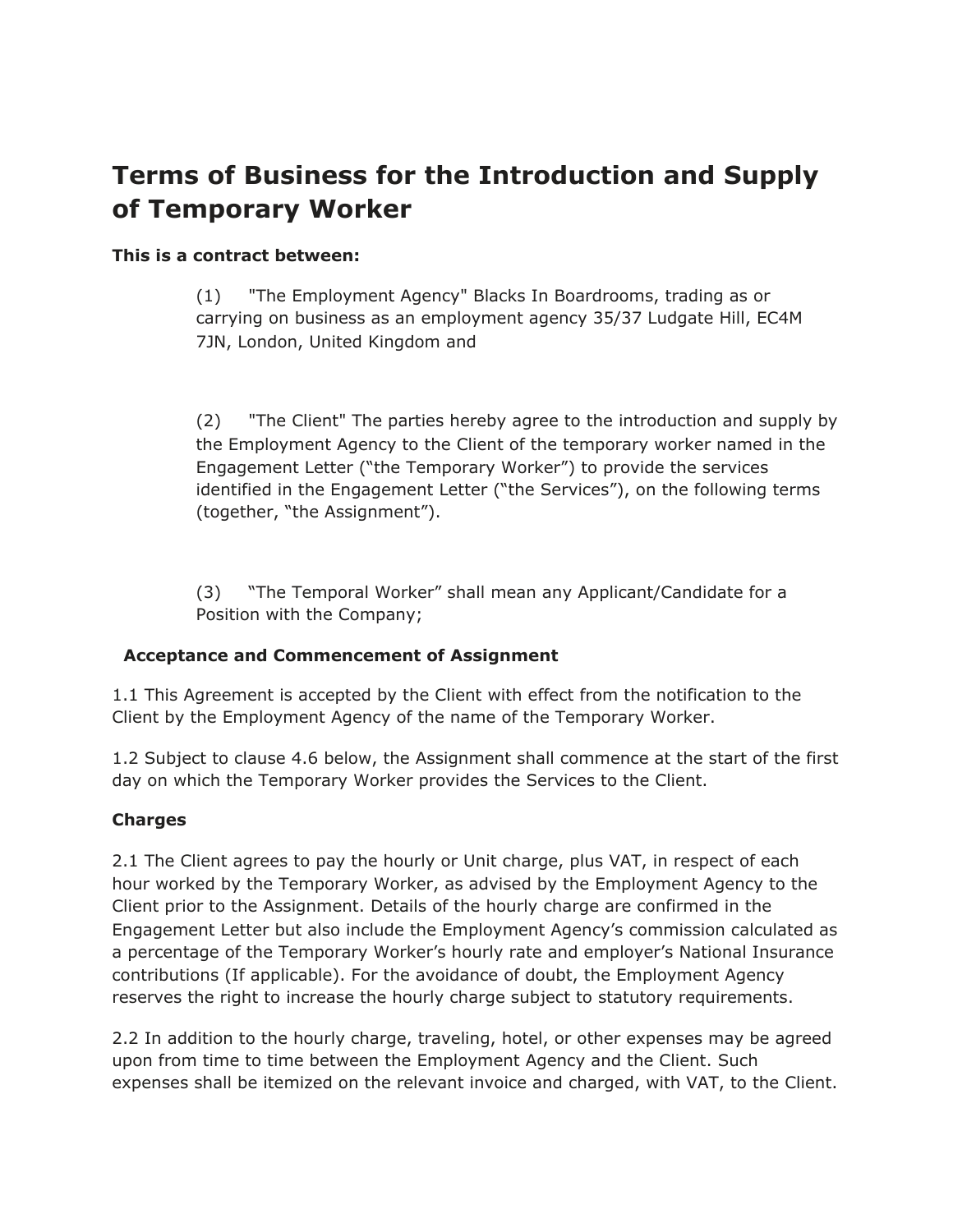2.3 Invoices, accompanied by copies of any available supporting

Temporary Worker timesheet(s), will be sent to the Client on a weekly basis. Invoiced charges are payable by the Client directly to the Employment Agency immediately on receipt by the Client of the relevant invoice. Payment by the Client shall constitute acceptance of the level of the charges and the accuracy of any accompanying copy timesheet(s). For the avoidance of doubt, payment must be made by electronic funds transfer.

#### **Responsibility for Income Tax and National Insurance**

3. The Employment Agency is responsible for the payment of a

Temporary Worker's remuneration in respect of the Services and shall deduct all applicable taxes (including any national insurance contributions) required by law.

#### **Placement Fee**

4.1 Subject to clause 4.4, a placement fee shall be payable by the

Client to the Employment Agency if the Client:

4.1.1 makes use of the services of the Temporary Worker (other than pursuant to this Agreement); or

4.1.2 introduces the Temporary Worker to any other person (including but not limited to any subsidiary or associated company of the Client), subsequent to which the Temporary Worker's services are used by that person or a person associated with that person (other than pursuant to this Agreement, or any equivalent agreement between the Employment Agency and that person), in each case within:

(a) the later period of (i) eight weeks following the termination of the Assignment, or (ii) fourteen weeks following the commencement of the Assignment (as defined in clause 4.6); or

(b) (where appropriate) the period of 26 weeks following the notification of the name of the Temporary Worker by the Employment Agency to the Client but prior to the commencement of the Assignment.

The placement fee shall be calculated in accordance with clause 4.2 below and shall be payable within 14 days from the date of invoice.

4.2 The Placement Fee shall be a percentage (as set out in clause 4.3

below) of the gross remuneration payable to the Temporary Worker in respect of the provision of his or her services in the circumstances contemplated by clause 4.1 above, subject to a minimum of £0,000 (16.5%) (plus VAT). "Gross remuneration" shall mean: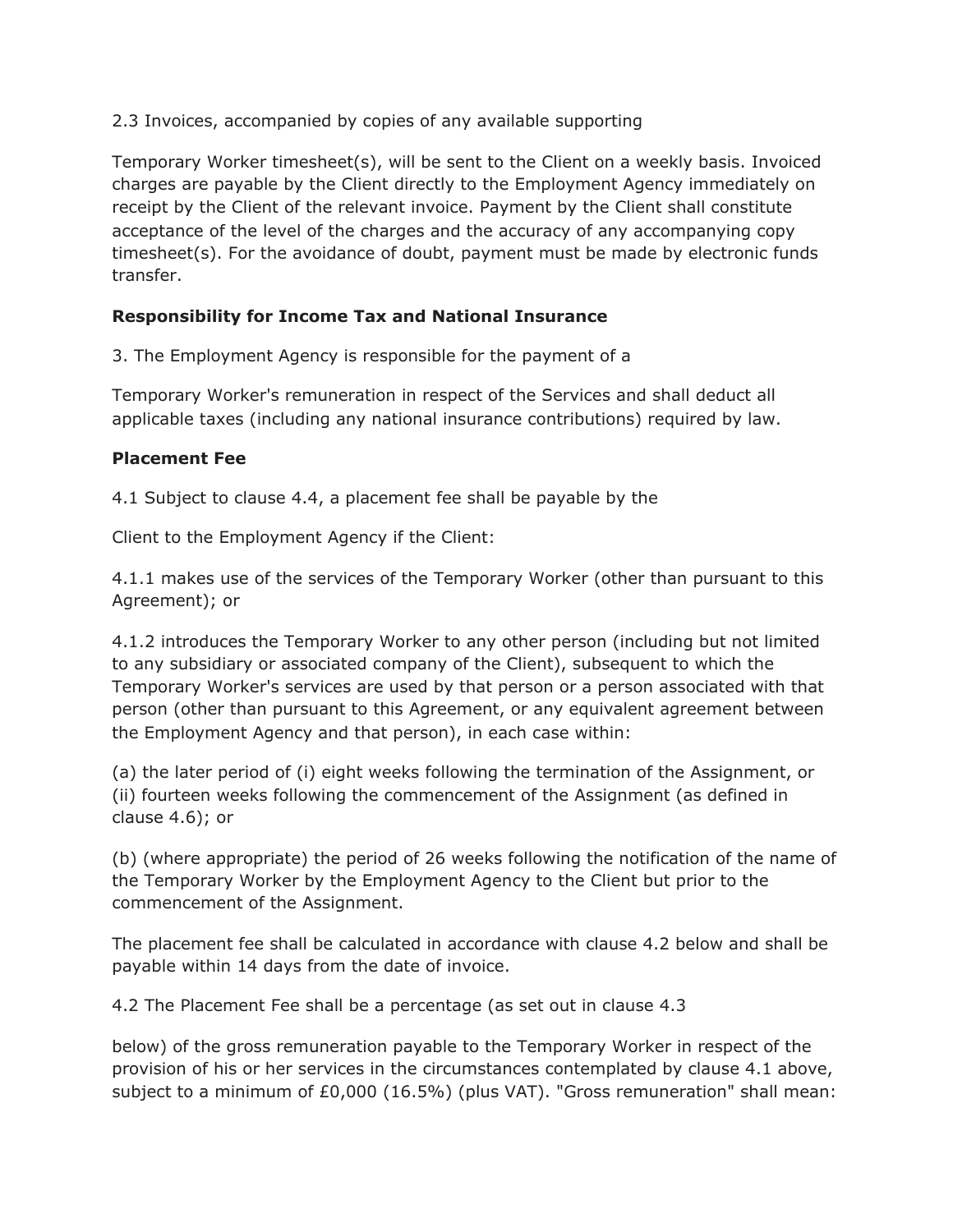either the first year's equivalent annualized remuneration.

or where the amount of the gross remuneration is not readily ascertainable by using the method set out above, it will be calculated as a multiple of 1800 times the hourly charge (plus VAT, where applicable) at which the Temporary Worker was last supplied to the Client by the Employment Business.

4.3 For the purpose of clause 4.2 above, the percentage will be as follows:

· where the gross remuneration is between £16.000 and £18,000: 16.5%

· where the gross remuneration is between £19,001 and £25,000: 18.5%

· where the gross remuneration is between £25,001 +: 20%

VAT will be charged in addition to the fee.

4.4 It is agreed that clause 4.1 shall not apply where either:

(a) following receipt by the Employment Agency of prior written notice by the Client to the Employment Agency pursuant to this clause 4.4, the Client makes use of the services of the Temporary Worker on the terms set out in this Agreement for a minimum of 26 continuous weeks from the date of such notice; or

(b) following receipt of the notice as set out in 4.4(a) above, the Employment Agency does not supply the Temporary Worker to the Client on the terms set out in this Agreement for a minimum of 26 continuous weeks from the date of such notice (unless the Employment Agency is no way at fault for such failure of supply).

For the avoidance of doubt, this clause 4.4 shall be of no effect in relation to an engagement of the Temporary Worker in the circumstances set out under clause 4.1.2.

4.5 There shall be no refund of the Placement Fee if the engagement pursuant to clause 4.1 is subsequently terminated, for whatever reason.

4.6 For the purpose of clause 4.1(a) only, the term "within fourteen weeks following the commencement of the Assignment" shall be defined by reference to Regulation 10(5) and (6) of The Conduct of Employment Agencies and Employment Businesses Regulations 2003.

4.7 Where the limited company named in the Engagement Letter and the Temporary Worker have given notice under regulation 32(9) of the Conduct of Employment Agencies and Employment Businesses Regulations 2003 that the regulations do not apply, it is hereby acknowledged that clauses  $4.1.2$  (a),  $4.1.2$  (b),  $4.4$  and  $4.6$  do not apply.

#### **Standards Required**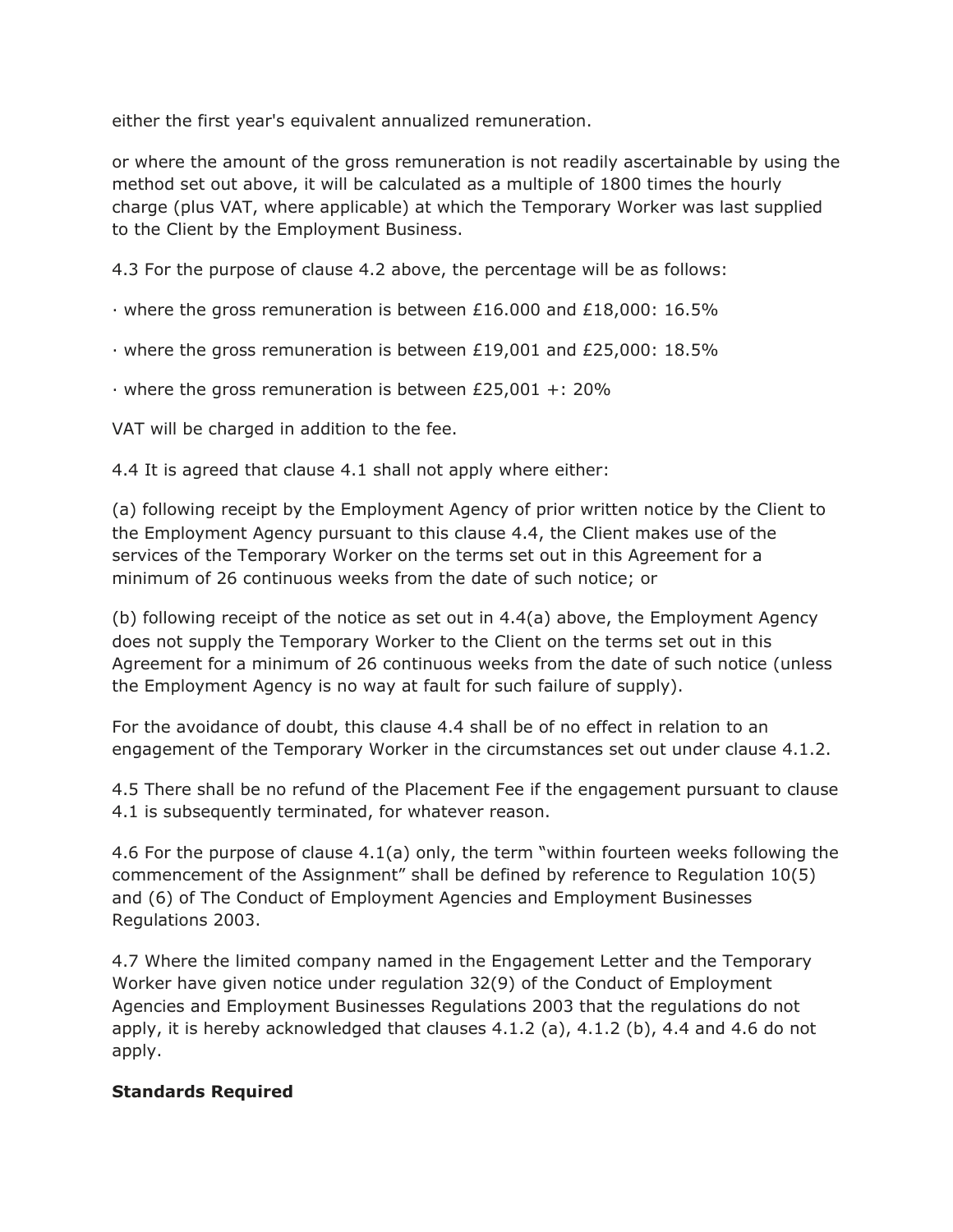5. The Client agrees to provide to the Employment Agency sufficient information to enable the Employment Agency to confirm the suitability of the Temporary Worker for the Assignment. In this regard, the Client agrees to provide at least the following information:

(a) the duration, or likely duration, of the Assignment;

(b) the nature of the business and the position, the type of work the Temporary Worker would be required to do, the location at which and the hours during which he or she would be required to work;

(c) any risks to health or safety relevant to the Assignment and known to the Client, and what steps the Client has taken to prevent or control such risks and by instructing the Employment Agency to provide the Temporary Worker, the Client confirms that it has carried out a thorough risk assessment of the place(s) of work relating to the

Assignment unless it has otherwise notified the Employment Agency; and

(d) the experience, training, qualifications, and any authorization which the Client considers are necessary, or which are required by law or by any professional body, for the Temporary Worker to possess in order to work in the position, and any expenses payable by or to the Temporary Worker.

The Client agrees to notify the Employment Agency of the above information:

(a) in good time before the commencement of the Assignment; and

(b) without delay during the Assignment, where appropriate (for example, in the light of a change of circumstances).

Subject to confirmation from the Client to the Employment Agency of all the information referred to in this clause 5, the Employment Agency shall take reasonably practicable steps to ensure that the Temporary Worker is aware of all applicable requirements for the Assignment including any changes thereto.

#### **Liability**

6.1 The Employment Agency undertakes to make all reasonable

efforts to ensure reasonable standards of skill and experience from the Temporary Worker but no liability is accepted by the Employment Agency for any claim arising from failure to provide a Temporary Worker for all or part of an Assignment or from any loss or damage attributable to negligence, dishonesty, misconduct or lack of skill, experience, training qualifications, or authorizations of the Temporary Worker or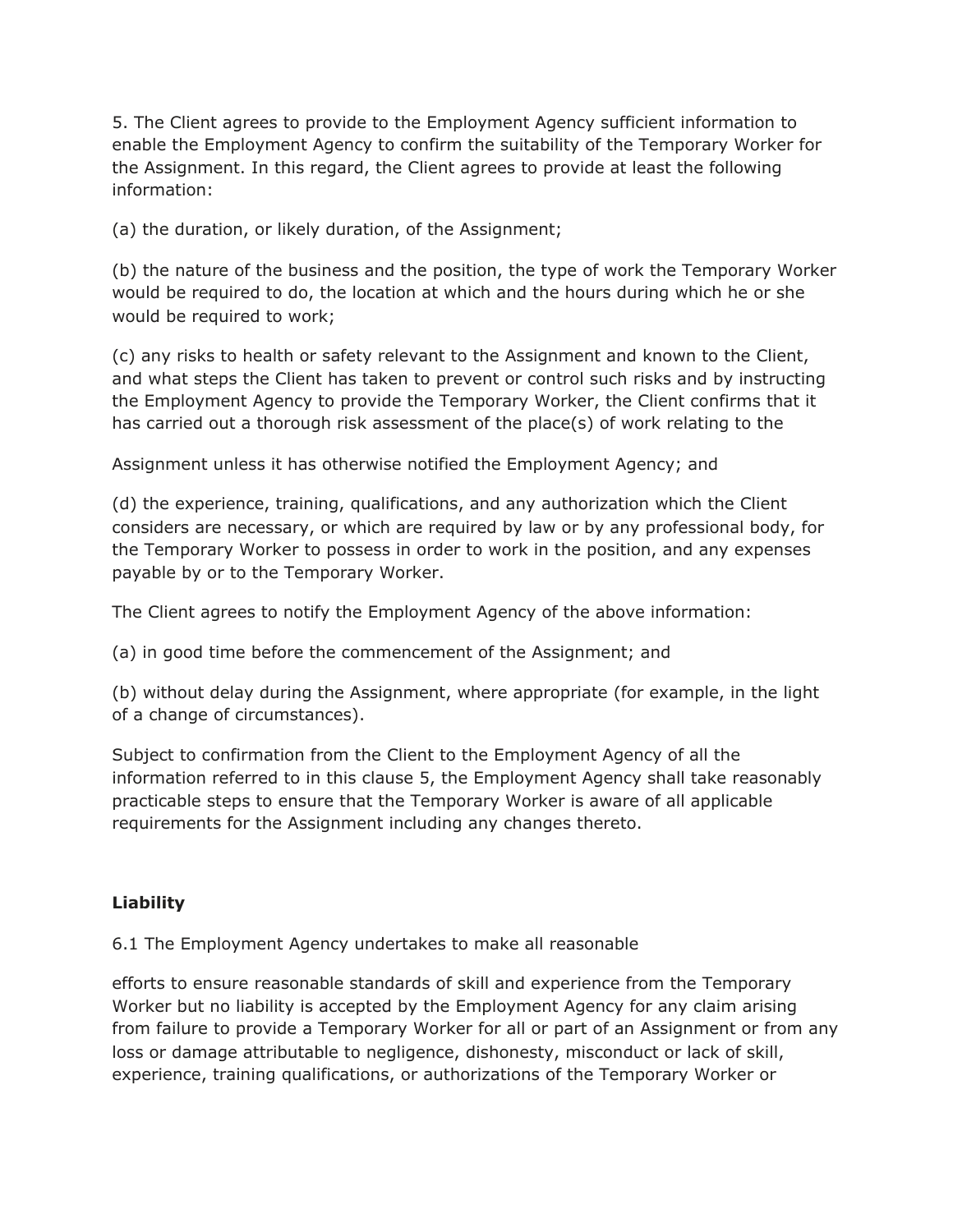attributable to any failure by the Client to provide information in accordance with clause 5 above.

6.2 Notwithstanding any other provision of this Agreement, but subject to clause 6.4 below, the Employment Agency shall not be liable to the Client arising out of or in connection with this Agreement and/or the provision of (or any delay in providing or failure to provide) the services of the Temporary Worker by the Employment Business or for (i) any loss of or damage to profit, revenue, savings, data, use, contract, goodwill or business or (ii) any indirect or consequential loss or damage, in each case howsoever caused or arising.

6.3 The term "howsoever caused or arising" when used in this clause 6 shall be construed widely to cover all causes and actions giving rise to liability, including but not limited to (i) whether arising by reason of any misrepresentation (whether made prior to and/or in this Agreement), negligence, breach of statutory duty, another tort, breach of contract, restitution or otherwise and (ii) whether arising under any indemnity and (iii) whether caused by any total or partial failure or delay in supply of the services of the Temporary Worker by the Employment Business.

6.4 Nothing in this Agreement shall limit or exclude any party's liability for fraud or for death or personal injury caused by the negligence, or to the extent otherwise not permitted by law.

#### **Replacement Temporary Worker**

7. The Client may, on reasonable grounds, terminate the Assignment provided that:

(a) the Client shall first give prior notice to the Employment Agency of such termination; and

(b) the Employment Agency shall have the right to replace a Temporary Worker with another individual to provide the Services. Any replacement Temporary Worker supplied pursuant to this clause shall be deemed to be supplied under the same terms as governed by the original Temporary Worker under this Agreement.

#### **Unsatisfactory Standards Procedure**

8.1 If the Services provided through the Temporary Worker are established by the parties to be unsatisfactory, the Employment Agency shall reduce or cancel the hourly charge provided that notification by the Client to the Employment Agency (confirmed in writing within 48 Hours) is received:

(a) within four hours of the Temporary Worker commencing the

Assignment, unless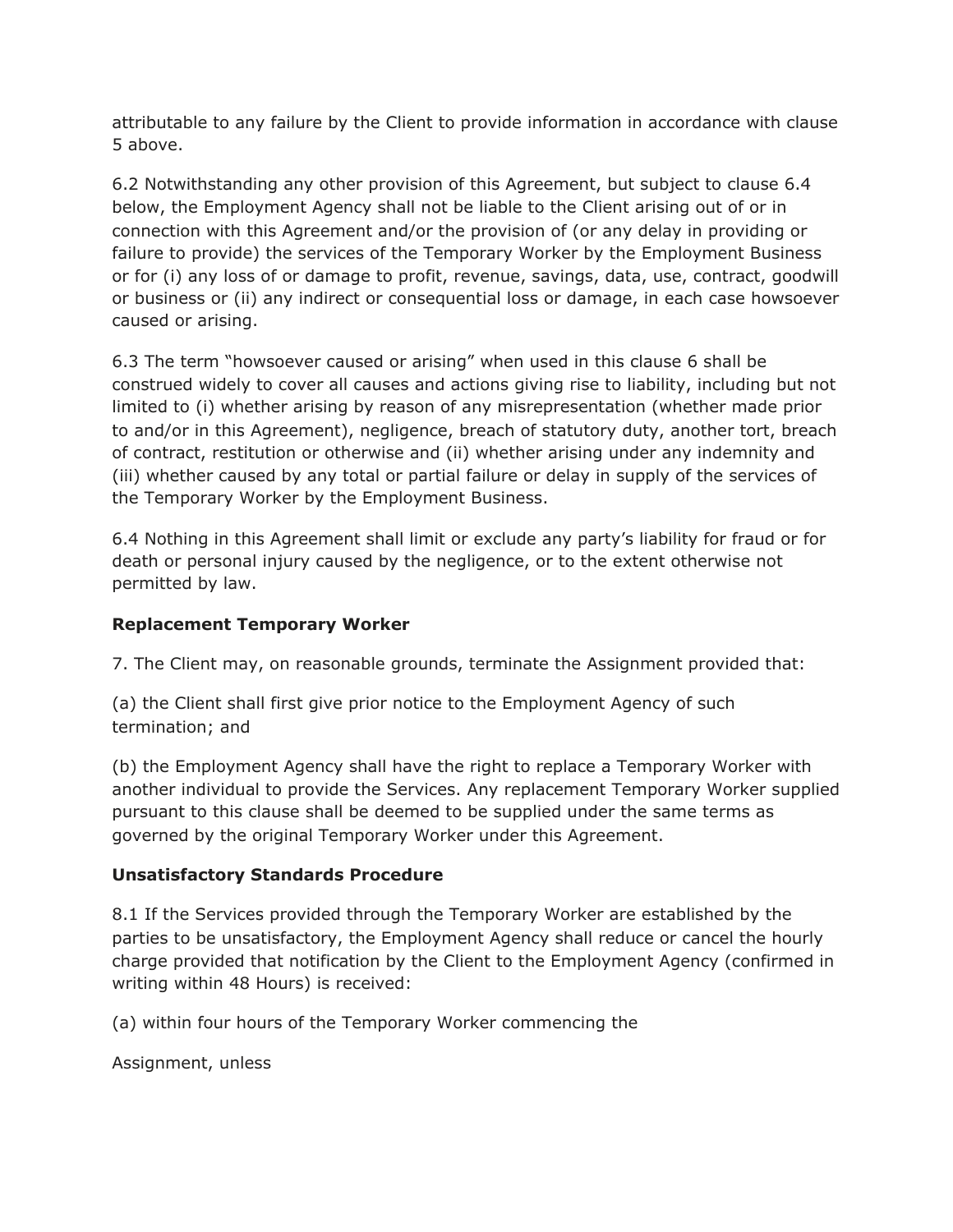(b) the Assignment is for seven hours or less, in which case within two hours of the Temporary Worker commencing the Assignment.

8.2 In the circumstances set out in clause 8.1 above, the Employment

Agency shall have the right to replace a Temporary Worker with another individual to provide the Services.

#### **Responsibility**

9.1 The Temporary Worker has been engaged by the Employment Agency under a contract for services. The Temporary Worker is deemed to be under the supervision, direction, and control of the Client from the time he/she reports to take up duties and for the duration of the Assignment.

9.2 The Client agrees to be responsible for all acts, errors, or omissions of the Temporary Worker, whether wilful, negligent, or otherwise, as though the Temporary Worker was an employee of the Client. The Client will also comply in all respects in relation to the Temporary Worker with all statutes (including, for the avoidance of doubt, the Working Time Regulations 1998), by-laws, codes of practice, and legal requirements to which the Client is ordinarily subject in respect of the Client's own staff (excluding the matters specifically mentioned in clause 3 above) or to which it would be subject if the Temporary Worker were an employee of the Client. This includes in particular the provision of adequate employers and public liability insurance cover for the Temporary Worker during the Assignment, and full compliance with all applicable health and safety obligations. The Client shall not bring, or seek to bring, any claim (including any claimed right of set-off) against the Employment Business in respect of any matter for which it agrees to assume liability in this clause 9.2.

9.3 The Client will assist the Employment Agency in complying with the Employment Agency's duties under the Working Time Regulations by supplying without delay any relevant information about the Assignment requested by the Employment Agency. The Client will not do anything to cause the Employment Agency to be in breach of its obligations under these Regulations. In particular, where the Client requires or may require the services of a Temporary Worker for more than 48 hours in any week, the Client must notify the Employment Agency of this requirement before the commencement of that week.

9.4 The Client will inform the Employment Agency when certification held by the Temporary Worker or new certification arranged by the Client for the Temporary Worker is used outside of the original assignment requirements. Without this notice, the Employment Agency will not be responsible for the validity or consequences related to the certification.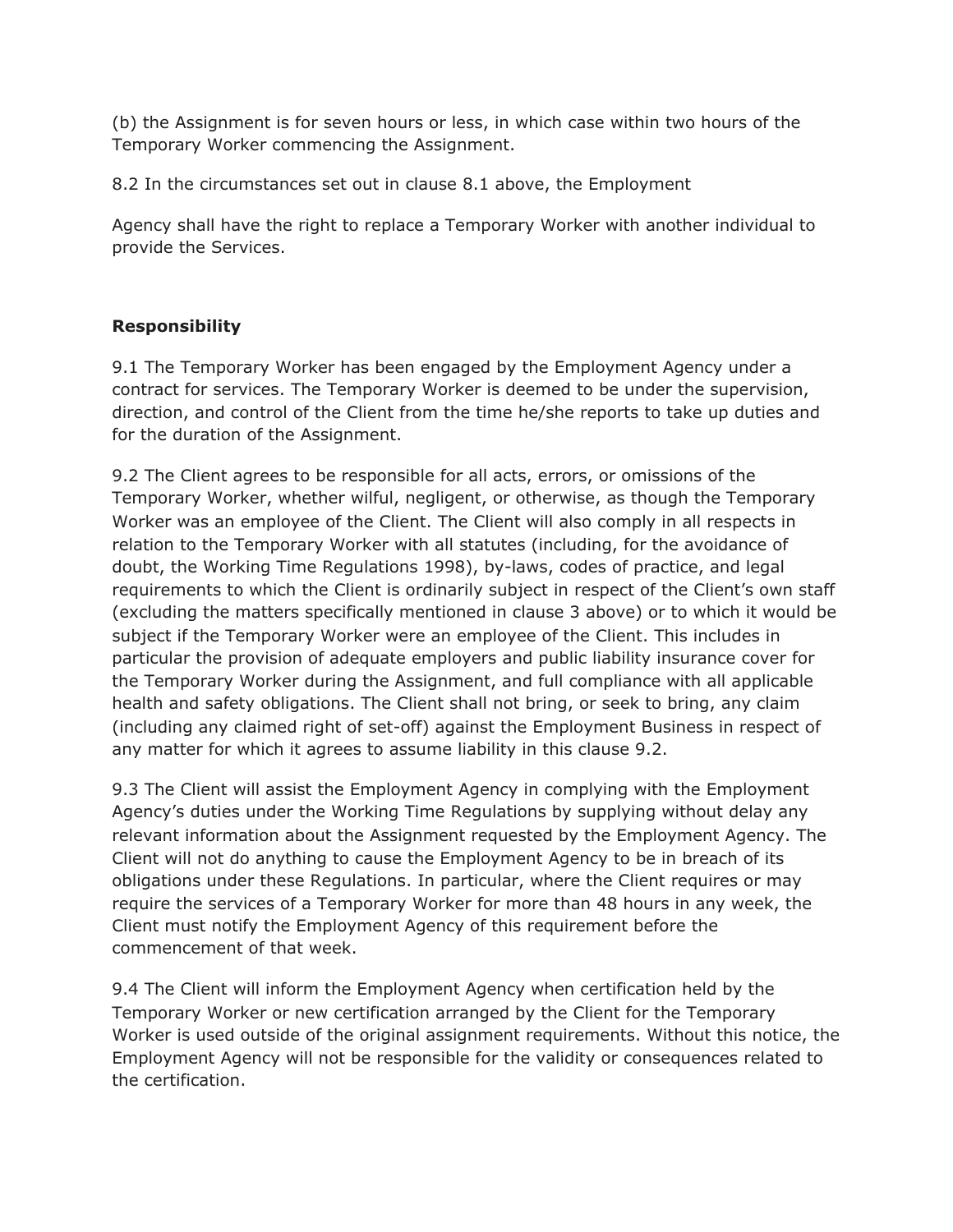#### **Confidentiality**

10. All secret or other confidential information relating to the business

of the Client, its employees, transactions or finances disclosed by the Client to the Employment Agency in confidence shall not otherwise than in connection with the affairs of the Client be passed on to a third party by the Employment Agency or in any way improperly used by the Employment Agency at any time during or after the termination of this Assignment.

#### **Indemnity**

11. The Client shall indemnify and keep indemnified the Employment

Agency against any costs, claims or liabilities incurred directly or indirectly by the Employment Agency arising out of or in connection with any Assignment including (without limitation) as a result of:

(a) any breach of this Agreement by the Client; and

(b) any breach by the Client or any associated company of the Client, or any of its or their employees or agents, of any applicable statutory provisions (including, without limitation, any statutory provisions prohibiting or restricting discrimination or other inequality of opportunity); and

(c) any matter in respect of which the Client has agreed to take responsibility in clause 9.2 above.

#### **Entire Agreement/ Variation**

12. This Agreement, together with the details provided in the

Engagement Letter constitutes the entire and only legally binding agreement between the parties relating to the Assignment and replaces any previous agreements or arrangements. No variation to these terms on behalf of the Employment Agency can be made otherwise than in writing signed by a director of the Employment Agency.

#### **Waiver**

13. Any failure by the Employment Agency to enforce at any particular time any one or more of the terms of this Agreement shall not be deemed a waiver of such rights or of the right to subsequently enforce the terms of this Agreement.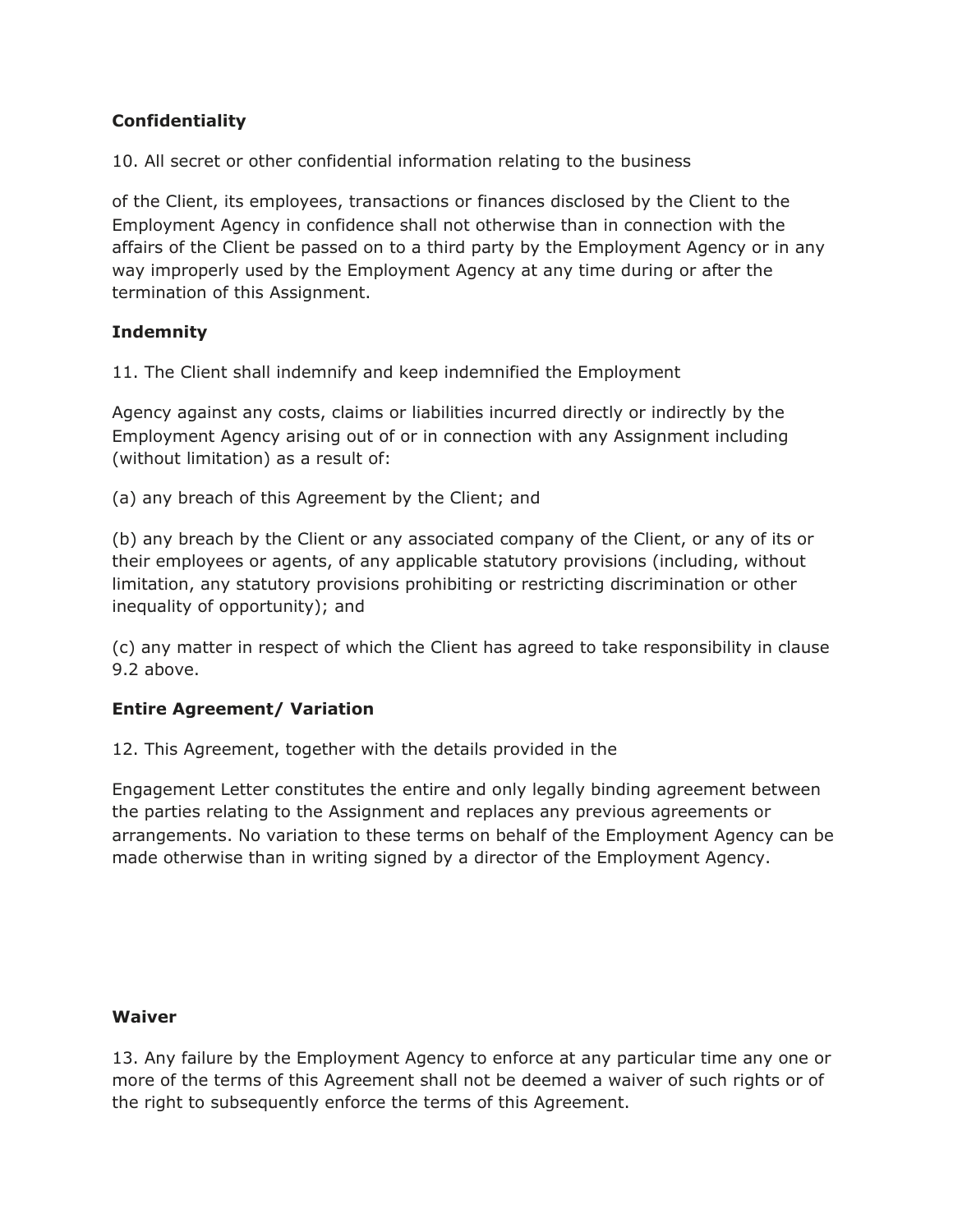#### **Validity**

15. If any provision, clause, or part-clause of this Agreement is held to be invalid, void, illegal, or otherwise unenforceable by a judicial body, the remaining provisions of this Agreement shall remain in full force and effect to the extent permitted by law.

#### **Force Majeure**

16. The Employment Agency shall have no liability for any delay or failure in performance of its obligations to the Client where this arises from matters outside its reasonable control.

#### **Third Parties**

17. No provision of this Agreement shall be enforceable by any person who is not a party to it pursuant to the Contract (Rights of Third Parties) Act 1999 ("the Act"). This does not, however, affect any right or remedy of a third party that exists or is available independently of the Act.

#### **No Employment**

18. Nothing in this Agreement shall give rise to an employment relationship between the Temporary Worker and either the Employment Agency or the Client.

Overdue Debts

19. The Employment Agency may charge interest on all overdue debts under this Agreement at the rate of 2% per month.

#### **Governing Law**

20. This Agreement shall be governed by and construed in accordance with the laws of England and the parties hereby submit to the non-exclusive jurisdiction of the English Courts.

#### **B: TERMS OF BUSINESS WITH HIRER FOR THE SUPPLY OF TEMPORARY WORKERS**

#### 1. DEFINITIONS AND INTERPRETATION

1.1. In these Terms the following definitions apply:

**"Agency Worker"** means the individual who is Introduced by the Employment Business to provide services to the Hirer; "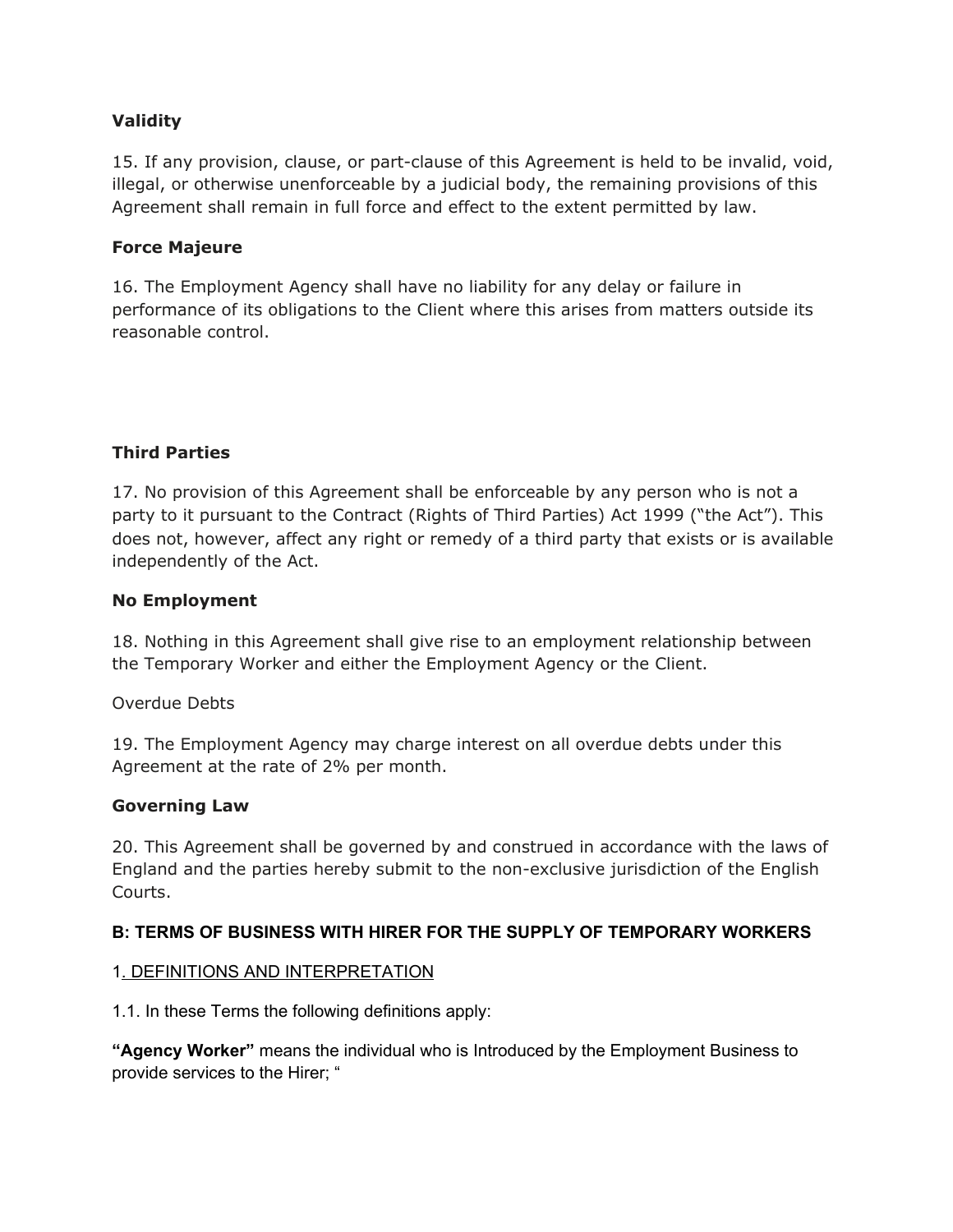**"Agency Workers Regulations"** means the Agency Workers Regulations 2010 or the Agency Workers (Northern Ireland) Regulations 2011 (as appropriate);

**"AWR Claim"** means any claim or potential claim by the Agency Worker against the Hirer and/or the Employment Business for any breach of the Agency Workers Regulations;

**"Assignment"** means assignment services to be performed by the Agency Worker for the Hirer for a period of time during which the Agency Worker is supplied by the Employment Business to work temporarily for and under the supervision and direction of the Hirer;

**"Assignment Details Form"** means written confirmation of the assignment details agreed with the Hirer prior to commencement of the Assignment;

**"Calendar Week"** means any period of seven days starting with the first day of the relevant assignment;

**"Charges"** means the hourly charges of the Employment Business calculated in accordance with clause 6.1 and as may be varied from time to time in accordance with these Terms;

**"Comparable Employee"** means as defined in Schedule 1 to these Terms;

**"Conduct Regulations"** means the Conduct of Employment Agencies and Employment Businesses Regulations 2003 or the Conduct of Employment Agencies and Employment Businesses Regulations (Northern Ireland) 2005 (as appropriate);

**"Confidential Information"** means any and all confidential commercial, financial, marketing, technical or other information or data of whatever nature relating to the Hirer or Employment Business or their business or affairs (including but not limited to these Terms, data, records, reports, agreements, software, programs, specifications, know-how, trade secrets and other information concerning the Assignment) in any form or medium whether disclosed or granted access to whether in writing, orally or by any other means, provided to the Agency Worker or any third party in relation to the Assignment by the Hirer or the Employment Business or by a third party on behalf of the Hirer whether before or after the date of these Terms together with any reproductions of such information in any form or medium of any part(s) of such information, GDPR;

**"Control"** means (a) the legal or beneficial ownership, directly or indirectly, of more than 50% of the issued share capital or similar right of ownership; or (b) the power to direct or cause the direction of the affairs and/or general management of the company, partnership, statutory body or other entity in question, whether through the ownership of voting capital, by contract or otherwise, and "Controls" and "Controlled" shall be construed accordingly;

**"General Data Protection Regulations or GDPR"** means the General Data Protection Requirement Act, unify's and strengthen data protection procedures across the whole of the EU. Any applicable statutory or regulatory provisions, and all European Directives and regulations in force from May 25th, 2018 relating to the protection and transfer of personal data under its regulations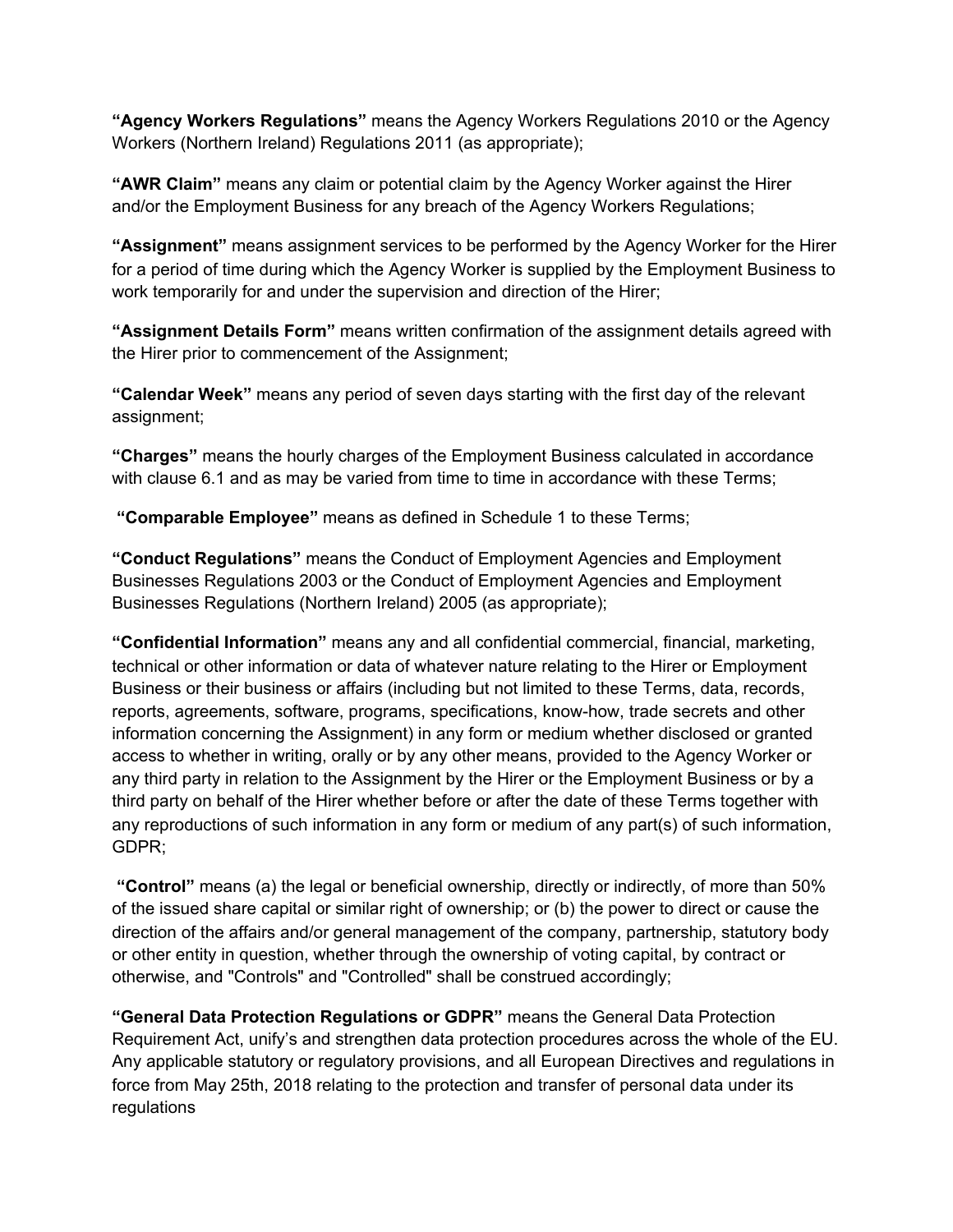**"The Employment Agency"** Blacks In Boardrooms, trading as or carrying on business as an employment agency 35/37 Ludgate Hill, EC4M 7JN, London, United Kingdom;

**"Engagement"** means the engagement, employment or use of the Agency Worker by the Hirer or any third party to whom the Agency Worker has been introduced by the Hirer, directly or indirectly, on a permanent or temporary basis, whether under a contract of service or for services, and/or through a company of which the Agency Worker is an officer, employee or another representative, an agency, license, franchise or partnership arrangement, or any other engagement; and "Engage", "Engages" and "Engaged" shall be construed accordingly;

**"Hirer"** means the person, firm or corporate body together with any subsidiary or associated person, firm or corporate body (as the case may be) to whom the Agency Worker is Introduced;

**"Hirer's Group"** means (a) any individual, company, partnership, statutory body or other entity which from time to time Controls the Hirer, including (but not limited to) as a holding company as defined in section 1159 of the Companies Act 2006; and (b) any company, partnership, statutory body or other entity which from time to time is Controlled by or is under common Control with the Hirer, including (but not limited to) as a subsidiary or holding company as defined in section 1159 of the Companies Act 2006;

**"Introduction"** means (i) the passing to the Hirer of a curriculum vitae or information which identifies the Agency Worker; or (ii) the Hirer's interview of the Agency Worker (in person or by telephone or by any other means), following the Hirer's instruction to the Employment Business to supply a temporary worker; or (iii) the supply of the Agency Worker; and, in any case, which leads to an Engagement of the temporary worker or the Agency Worker; and "Introduced" and "Introducing" shall be construed accordingly;

**"Losses"** means all losses, liabilities, damages, costs, expenses whether direct, indirect, special, or consequential (including, without limitation, any economic loss or other loss of profits, business or goodwill, management time, and reasonable legal fees) and charges, including such items arising out of or resulting from actions, proceedings, claims, and demands;

**"Period of Extended Hire"** means any additional period that the Hirer wishes the Agency Worker to be supplied for beyond the duration of the original Assignment or series of Assignments as an alternative to paying a Transfer Fee;

**"Qualifying Period"** means 12 Calendar Weeks during which the Agency Worker works in the same role with the Hirer during one or more Assignments, and as further defined in Schedule 1 to these Terms;

**"Relevant Period"** means (a) the period of 8 weeks commencing on the day after the last day on which the Agency Worker worked for the Hirer having been supplied by the Employment Business, or (b) the period of 14 weeks commencing on the first day on which the Agency Worker worked for the Hirer having been supplied by the Employment Business or 14 weeks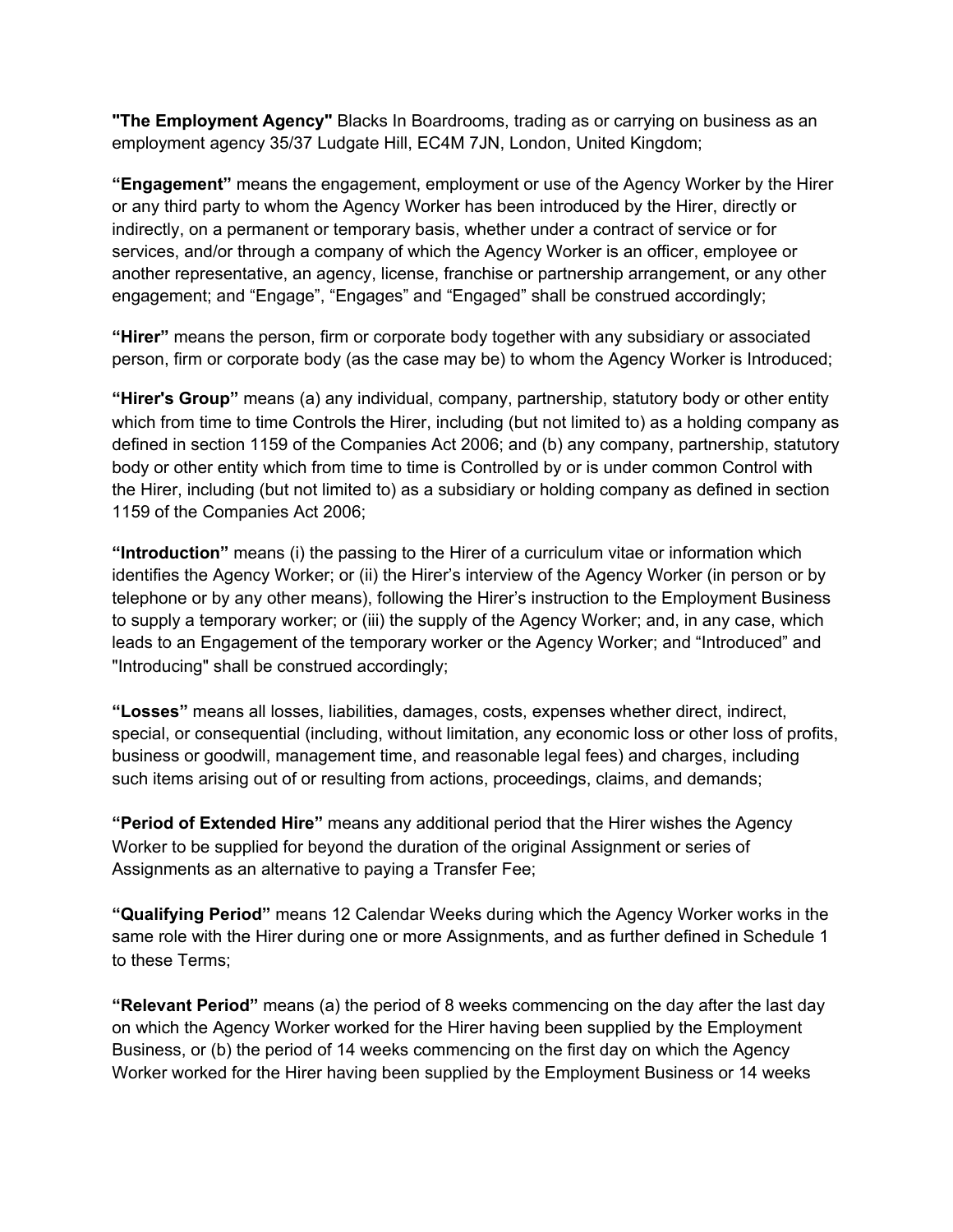from the first day of the most recent Assignment where there has been a break of more than 6 weeks (42 days) since any previous assignment;

**"Relevant Terms and Conditions"** means terms and conditions relating to (a) pay; (b) the duration of working time; (c) night work; (d) rest periods; (e) rest breaks; and (f) annual leave that is ordinarily included in the contracts of employees or workers (as appropriate) of the Hirer whether by collective agreement or otherwise and including (for the avoidance of doubt and without limitation) any basic working and employment conditions that have become contractual by virtue of custom and practice, including copies of all relevant documentation;

**"Remuneration"** includes gross base salary or fees, guaranteed and/or anticipated bonus and commission earnings, allowances, inducement payments, the benefit of a company car, and all other payments and taxable (and, where applicable, non-taxable) emoluments payable to or receivable by the Agency Worker for services provided to or on behalf of the Hirer or any third party. Where a company car is provided, a notional amount of will be added to the salary in order to calculate the Employment Business' fee;

**"Terms"** means these terms of business (including the attached schedules) together with any applicable Assignment Details Form;

**"Transfer Fee"** means the fee payable in accordance with clause 8 or these Terms and Regulation 10 of the Conduct Regulations;

**"Vulnerable Person"** means any person who by reason of age, infirmity, illness, disability, or any other circumstance is in need of care or attention, and includes any person under the age of eighteen; and

**"Working Time Regulations"** means the Working Time Regulations 1998.

1.2. Unless the context otherwise requires, references to the singular include the plural and references to the masculine include the feminine and vice versa. 1.3. The headings contained in these Terms are for convenience only and do not affect their interpretation. 1.4 Any reference, express or implied, to an enactment includes a reference to that enactment as from time to time amended, modified, extended, re-enacted, replaced or applied by or under any other enactment (whether before or after the date of these Terms) and all subordinate legislation made (before or after these Terms) under it from time to time.

2. THE CONTRACT 2.1. These Terms constitute the contract between the Employment Business and the Hirer for the supply of the Agency Worker's services by the Employment Business to the Hirer and are deemed to be accepted by the Hirer by virtue of its request for, interview with or Engagement of the Agency Worker, or the passing of any information by the Hirer about an Agency Worker to any third party following an Introduction.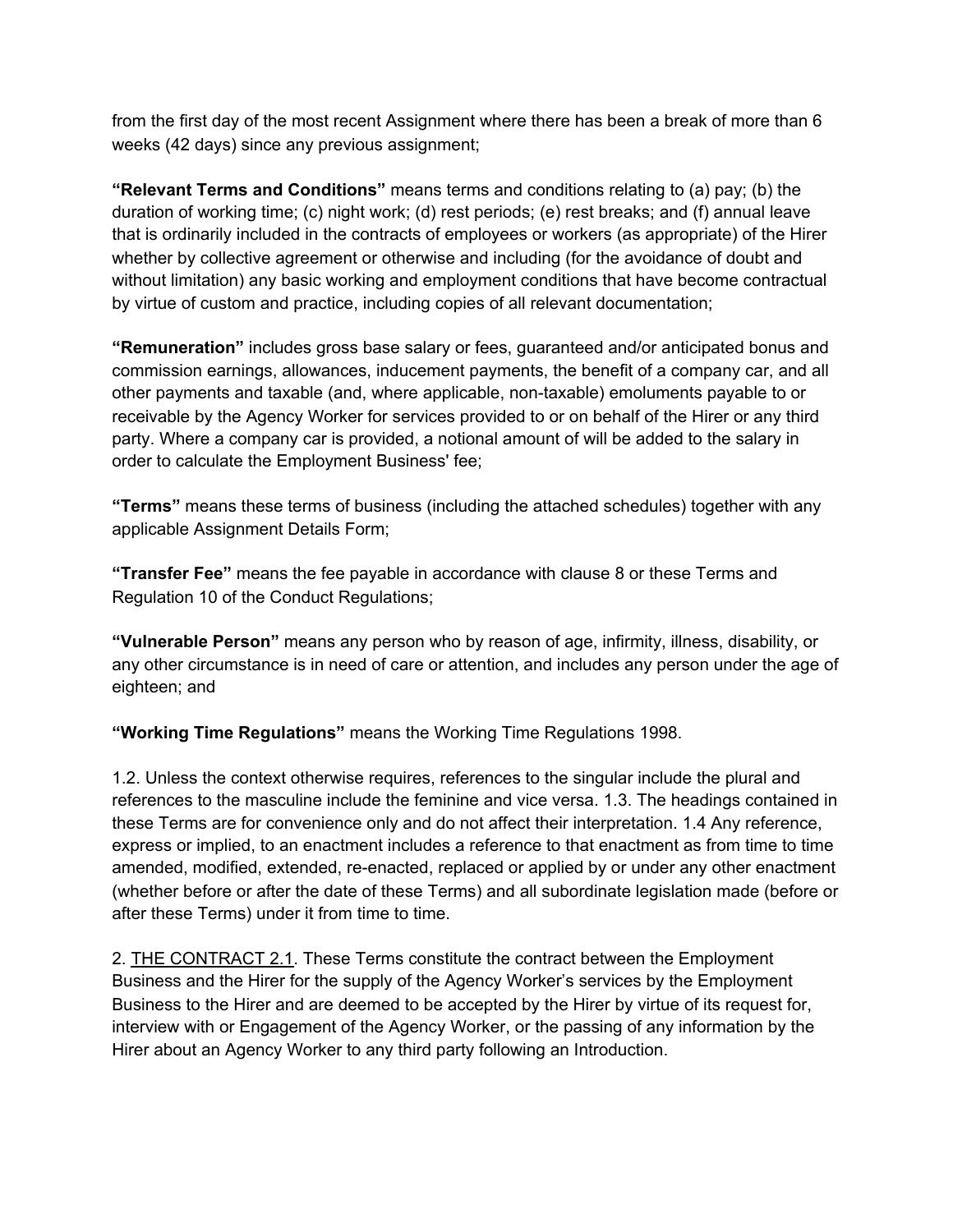2.2. These Terms contain the entire agreement between the parties and unless otherwise agreed in writing by a director of the Employment Business, these Terms prevail over any terms of business or purchase conditions (or similar) put forward by the Hirer.

2.3. Subject to clause 6.2, no variation or alteration to these Terms shall be valid unless the details of such variation are agreed between a director of the Employment Business and the Hirer and are set out in writing and a copy of the varied Terms is given to the Hirer stating the date on or after which such varied Terms shall apply.

2.4. The Employment Business shall act as an employment business (as defined in Section 13(3) of the Employment Agencies Act 1973) when Introducing Agency Workers for Assignments with the Hirer.

3. HIRER OBLIGATIONS 3.1. To enable the Employment Business to comply with its obligations under the Conduct Regulations the Hirer undertakes to provide to the Employment Business details of the position which the Hirer seeks to fill, including the following:

3.1.1. the type of work that the Agency Worker would be required to do;

3.1.2. the location and hours of work;

3.1.3. the experience, training, qualifications, and any authorization which the Hirer considers necessary or which are required by law or any professional body for the Agency Worker to possess in order to work in the position;

3.1.4. any risks to health or safety are known to the Hirer and what steps the Hirer has taken to prevent or control such risks;

3.1.5. the date the Hirer requires the Agency Worker to commence the Assignment;

3.1.6. the duration or likely duration of the Assignment;

3.1.7. the minimum rate of pay, expenses, and any other benefits that would be offered.

3.2. The Hirer will assist the Employment Business in complying with the Employment Business' duties under the Working Time Regulations by supplying any relevant information about the Assignment requested by the Employment Business and the Hirer will not do anything to cause the Employment Business to be in breach of its obligations under these Regulations. If the Hirer requires the services of an Agency Worker for more than 48 hours in any week during the course of an Assignment, the Hirer must notify the Employment Business of this requirement before the commencement of the Assignment or at the very latest, where this is not reasonably practicable, before the commencement of the week in which the Hirer requires the Agency Worker to work in excess of 48 hours.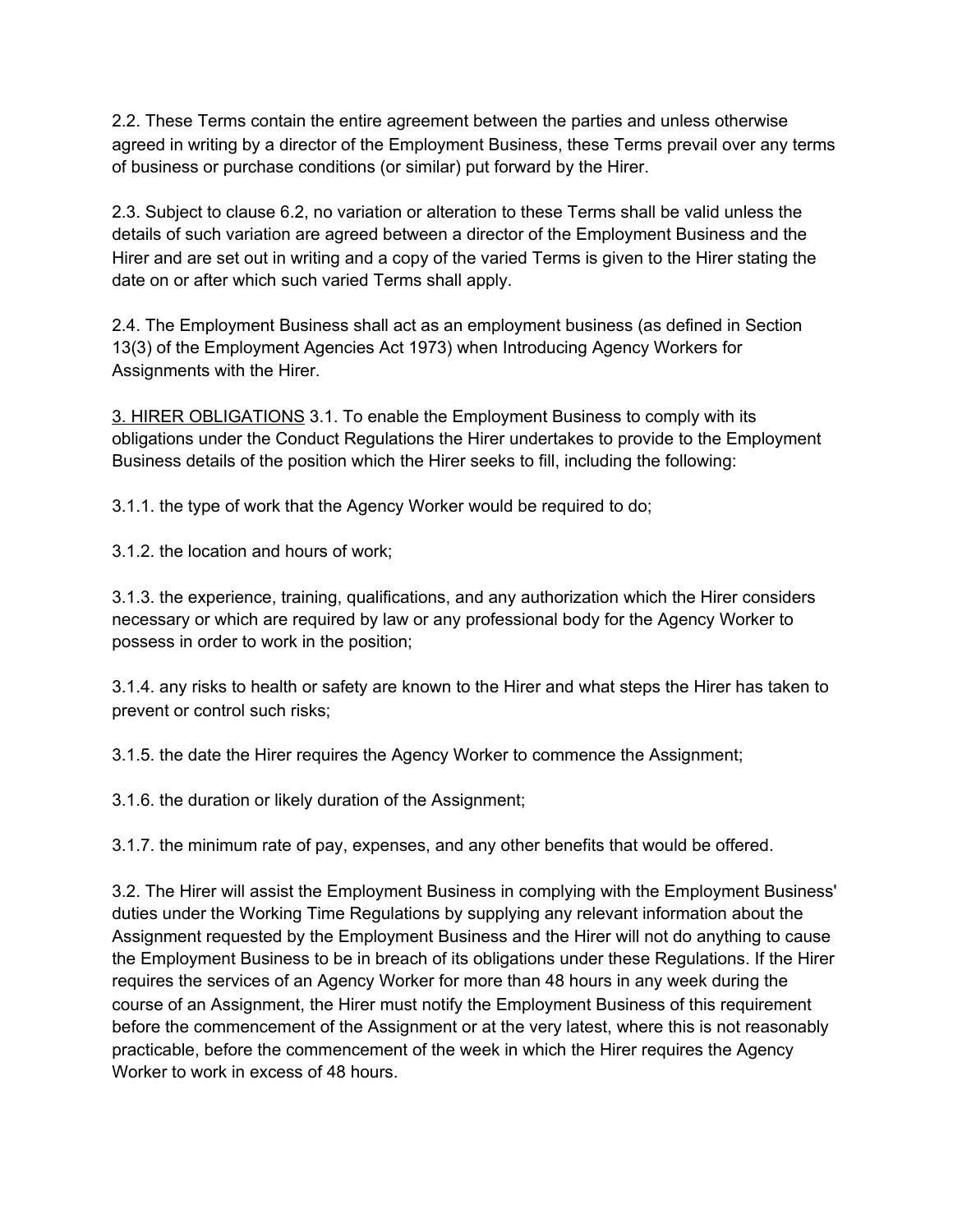3.3. The Hirer will comply with its obligations under Regulations 12 (Rights of agency workers in relation to access to collective facilities and amenities) and 13 (Rights of agency workers in relation to access to employment) of the Agency Workers Regulations.

3.4. To enable the Employment Business to comply with its obligations under the Agency Workers Regulations, the Hirer undertakes as soon as possible prior to the commencement of each Assignment and during each Assignment (as appropriate) and at any time at the Employment Business' request:

3.4.1. to inform the Employment Business of any Calendar Weeks since 1 October 2011 in which the relevant Agency Worker has worked in the same or a similar role with the Hirer via any third party prior to the date of commencement of the relevant Assignment and/or during the relevant Assignment which counts or may count towards the Qualifying Period;

3.4.2. if, since 1 October 2011, the Agency Worker has worked in the same or a similar role with the Hirer via any third party prior to the date of commencement of the relevant Assignment and/or works in the same or a similar role with the Hirer via any third party during the relevant Assignment, to provide the Employment Business with all the details of such work, including (without limitation) details of where, when and the period(s) during which such work was undertaken and any other details requested by the Employment Business;

3.4.3. to inform the Employment Business if, since 1 October 2011, the Agency Worker has prior to the date of commencement of the relevant Assignment and/or during the relevant Assignment:

3.4.3.1. completed two or more assignments with the Hirer;

3.4.3.2. completed at least one assignment with the Hirer and one or more earlier assignments with any member of the Hirer's Group; and/or

3.4.3.3. worked in more than two roles during an assignment with the Hirer and on at least two occasions worked in a role that was not the same role as the previous role;

3.4.4. to: 3.4.4.1. provide the Employment Business with written details of the basic working and employment conditions the Agency Worker would be entitled to for doing the same job if the Agency Worker had been recruited directly by the Hirer as an employee or worker at the time the Qualifying Period commenced or with those of a Comparable Employee, such basic working and employment conditions being the Relevant Terms and Conditions;

3.4.4.2. inform the Employment Business in writing whether the Relevant Terms and Conditions provided are those of a hypothetical directly recruited employee or worker or those of a Comparable Employee;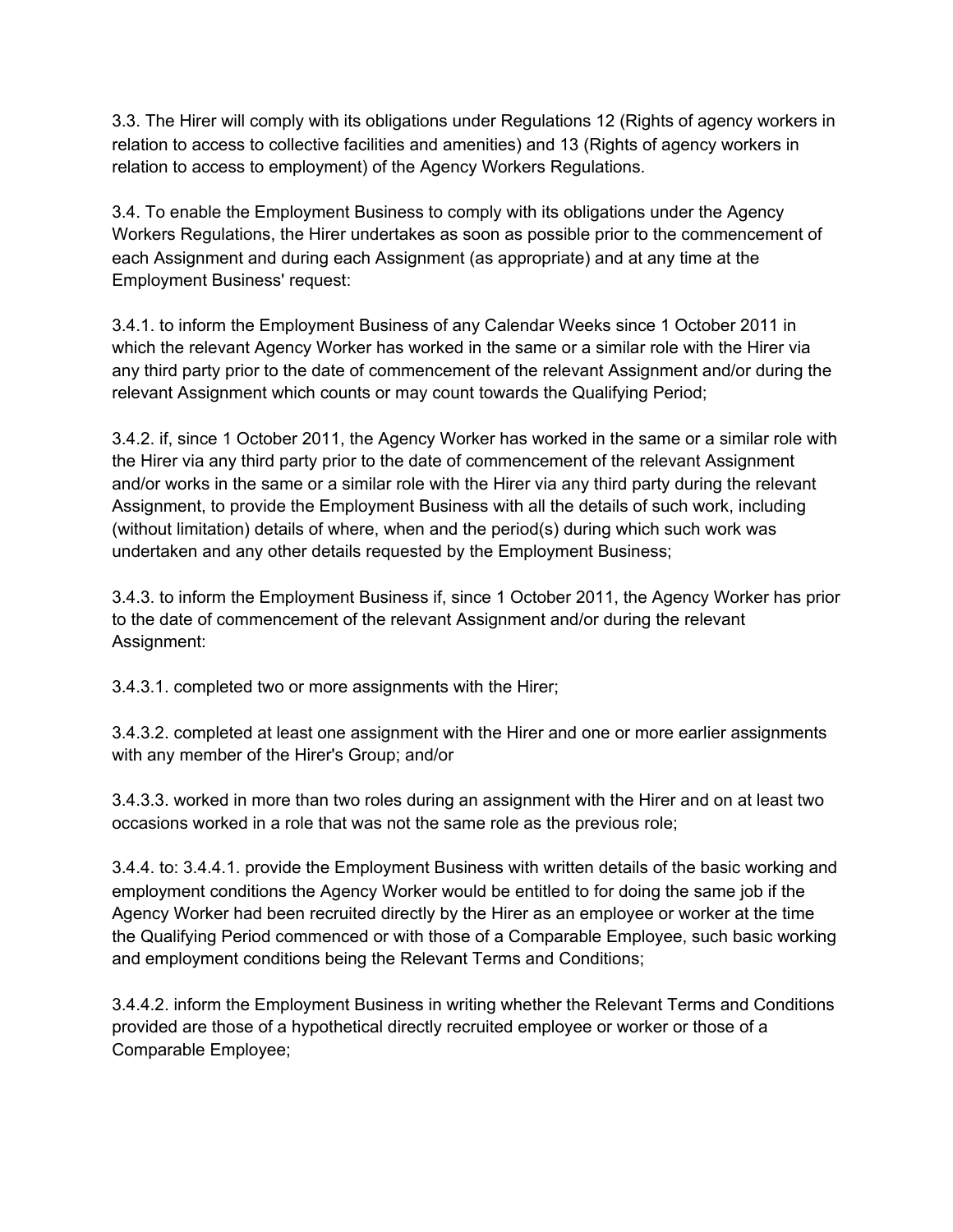3.4.4.3. if the Relevant Terms and Conditions provided are those of a Comparable Employee, provide the Employment Business with a written explanation of the basis on which the Hirer considers that the relevant individual is a Comparable Employee; and

3.4.4.4. inform the Employment Business in writing of any variations in the Relevant Terms and Conditions made at any time during the relevant Assignment after the Qualifying Period commenced; and

3.4.5. to provide the Employment Business with written details of its pay and benefits structures and appraisal processes and any variations of the same.

3.5. In addition, for the purpose of awarding any bonus to which the Agency Worker may be entitled under the Agency Workers Regulations, the Hirer will:

3.5.1. integrate the Agency Worker into its relevant performance appraisal system; 3.5.2. assess the Agency Worker's performance;

3.5.3. provide the Employment Business with copies of all documentation relating to any appraisal of the Agency Worker, including without limitation written details of the outcome of any appraisal and the amount of any bonus awarded; and

3.5.4. provide the Employment Business with all other assistance the Employment Business may request in connection with the assessment of the Agency Worker's performance for the purpose of awarding any bonus.

3.6. The Hirer will comply with all the Employment Business' requests for information and any other requirements to enable the Employment Business to comply with the Agency Workers Regulations.

3.7. The Hirer warrants that:

3.7.1. all information and documentation supplied to the Employment Business in accordance with clauses 3.4, 3.5 and 3.6 is complete, accurate and up-to-date; and

3.7.2. it will, during the term of the relevant Assignment, immediately inform the Employment Business in writing of any subsequent change in any information or documentation provided in accordance with clauses 3.4, 3.5 and 3.6;

3.8. The Hirer shall inform the Employment Business in writing of any:

3.8.1. oral or written complaint the Agency Worker makes to the Hirer which is or may be a complaint connected with rights under the Agency Workers Regulations; and

3.8.2. written request for information relating to the Relevant Terms and Conditions that the Hirer receives from the Agency Worker as soon possible but no later than 7 (seven) calendar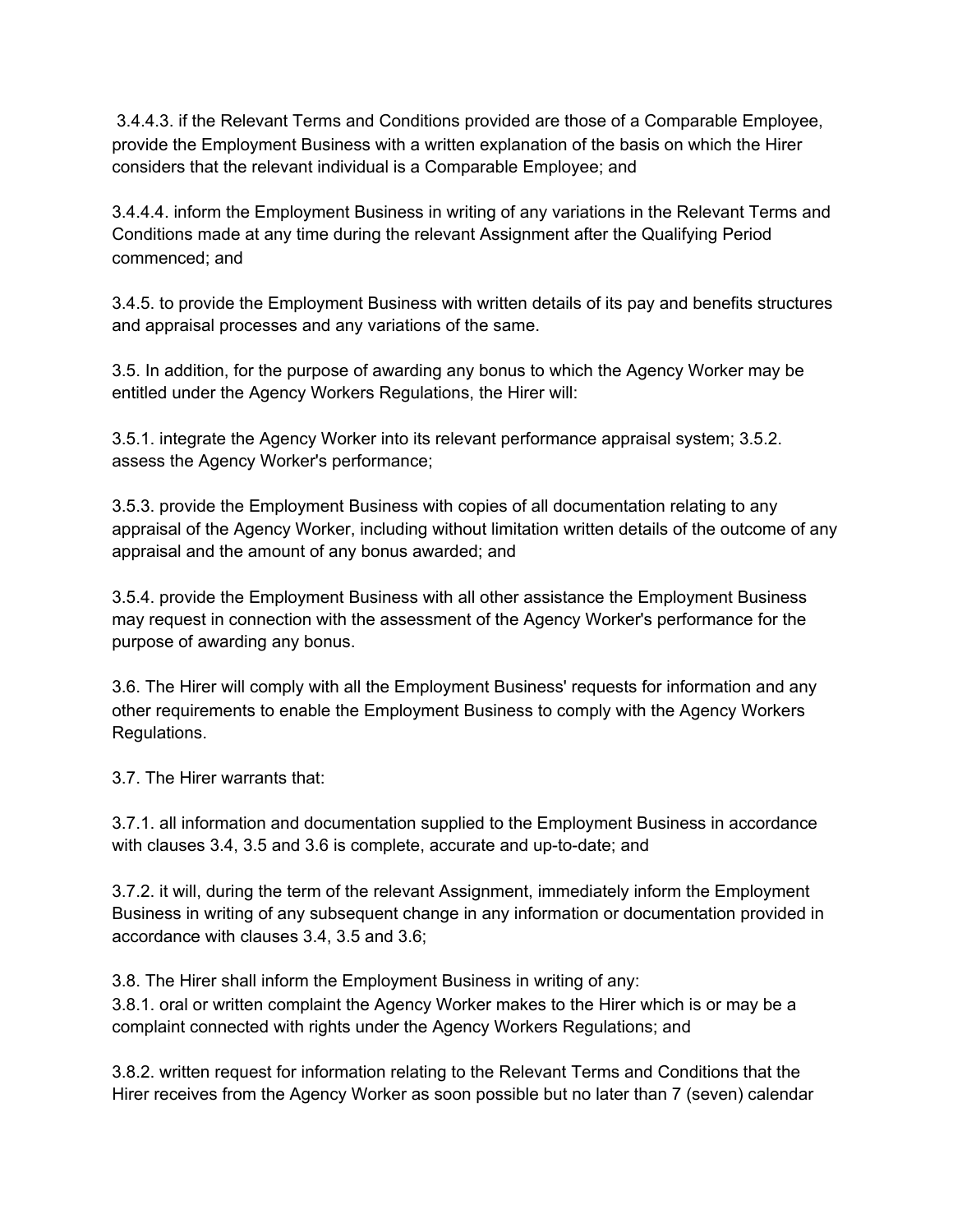days from the day on which any such oral complaint is made to or written complaint or request is received by the Hirer and the Hirer will take such action and give such information and assistance as the Employment Business may request, and within any timeframe requested by the Employment Business, in order to resolve any such complaint or to provide any such information in a written statement to the Agency Worker within 28 days of the Hirer's receipt of such a request in accordance with Regulation 16 of the Agency Workers Regulations and the Hirer will provide the Employment Business with a copy of any such written statement. 3.9. The Hirer undertakes that it knows of no reason why it would be detrimental to the interests of the Agency Worker for the Agency Worker to fill the Assignment.

#### 4. INFORMATION TO BE PROVIDED

4.1. When Introducing an Agency Worker to the Hirer the Employment Business shall inform the Hirer:

4.1.1. of the identity of the Agency Worker;

4.1.2. that the Agency Worker has the necessary or required experience, training, qualifications, and any authorization required by law or a professional body to work in the Assignment;

4.1.3. whether the Agency Worker will be employed by the Employment Business under a contract of service or apprenticeship or a contract for services;

4.1.4. that the Agency Worker is willing to work in the Assignment; and

4.1.5. the Charges. 4.2. Where such information is not given in paper form or by electronic means it shall be confirmed by such means by the end of the third business day (excluding Saturday, Sunday and any Public or Bank Holiday) following, save where the Agency Worker is Introduced for an Assignment in the same position as one in which the Agency Worker had previously been supplied within the previous 5 business days and such information has already been given to the Hirer, unless the Hirer requests that the information be resubmitted.

5. TIMESHEETS 5.1. At the end of each week of an Assignment (or at the end of the Assignment where it is for a period of 1 week or less), the Hirer shall sign the Employment Business' timesheet verifying the number of hours worked by the Agency Worker during that week.

5.2. Signature of the timesheet by the Hirer is confirmation of the number of hours worked. If the Hirer is unable to sign a timesheet produced for authentication by the Agency Worker because the Hirer disputes the hours claimed, the Hirer shall inform the Employment Business as soon as is reasonably practicable and shall co-operate fully and in a timely fashion with the Employment Business to enable the Employment Business to establish what hours, if any, were worked by the Agency Worker. Failure to sign the timesheet does not absolve the Hirer of its obligation to pay the Charges in respect of the hours worked.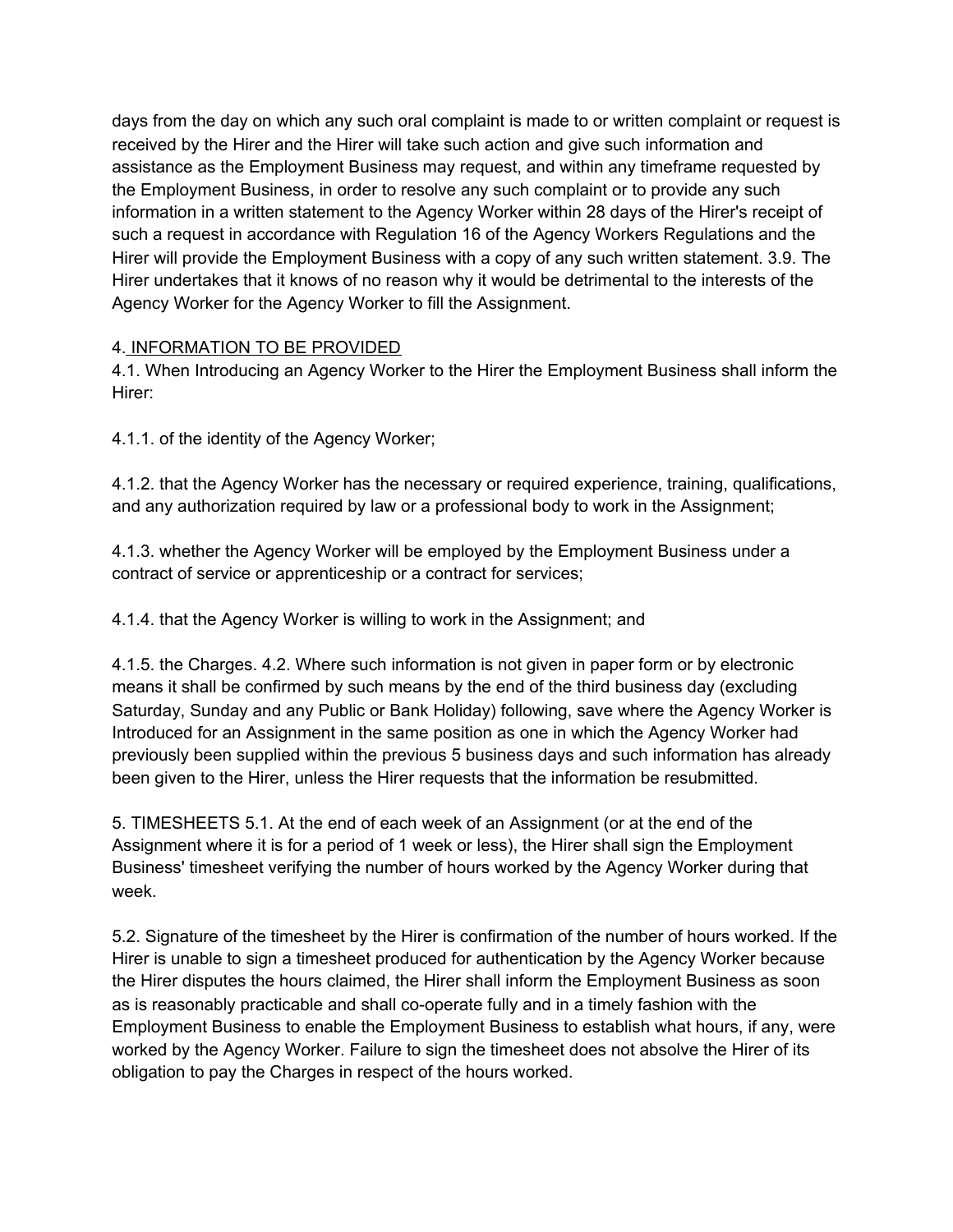5.3. The Hirer shall not be entitled to decline to sign a timesheet on the basis that it is dissatisfied with the work performed by the Agency Worker. In the event that the Hirer is dissatisfied with the Agency Worker, the provisions of clause 10.1 below shall apply.

#### 6. CHARGES

6.1. The Hirer agrees to pay the Charges as notified to and agreed with the Hirer. The Charges are calculated according to the number of hours worked by the Agency Worker (to the nearest quarter hour) and comprise the following:

6.1.1. the Agency Worker's hourly rate of pay;

6.1.2. an amount equal to any paid holiday leave to which the Agency Worker is entitled under the Working Time Regulations and, where applicable, the Agency Workers Regulations and which is accrued during the course of an Assignment;

6.1.3. any other amounts to which the Agency Worker is entitled under the Agency Workers Regulations, where applicable;

6.1.4. employer's National Insurance contributions;

6.1.5. any travel, hotel, or other expenses as may have been agreed with the Hirer or, if there is no such agreement, such expenses as are reasonable; and

6.1.6. the Employment Business' commission, which is calculated as a percentage of the Agency Worker's hourly rate.

**6.2.** The Employment Business reserves the right to vary the Charges agreed with the Hirer, by giving written notice to the Hirer:

6.2.1. in order to comply with any additional liability imposed by statute or other legal requirement or entitlement, including but not limited to the Agency Workers Regulations; and/or

6.2.2. if there is any variation in the Relevant Terms and Conditions.

6.3. The Charges are invoiced to the Hirer on a weekly basis and are payable within 7 days. VAT is payable at the applicable rate on the entirety of these Charges.

6.4. In addition to the Charges, the Hirer will pay the Employment Business an amount equal to any bonus that the Hirer awards to the Agency Worker in accordance with clause 3.5 immediately following any such award and the Employment Business will pay any such bonus to the Agency Worker.

6.5. No refunds are payable in respect of the Charges of the Employment Business.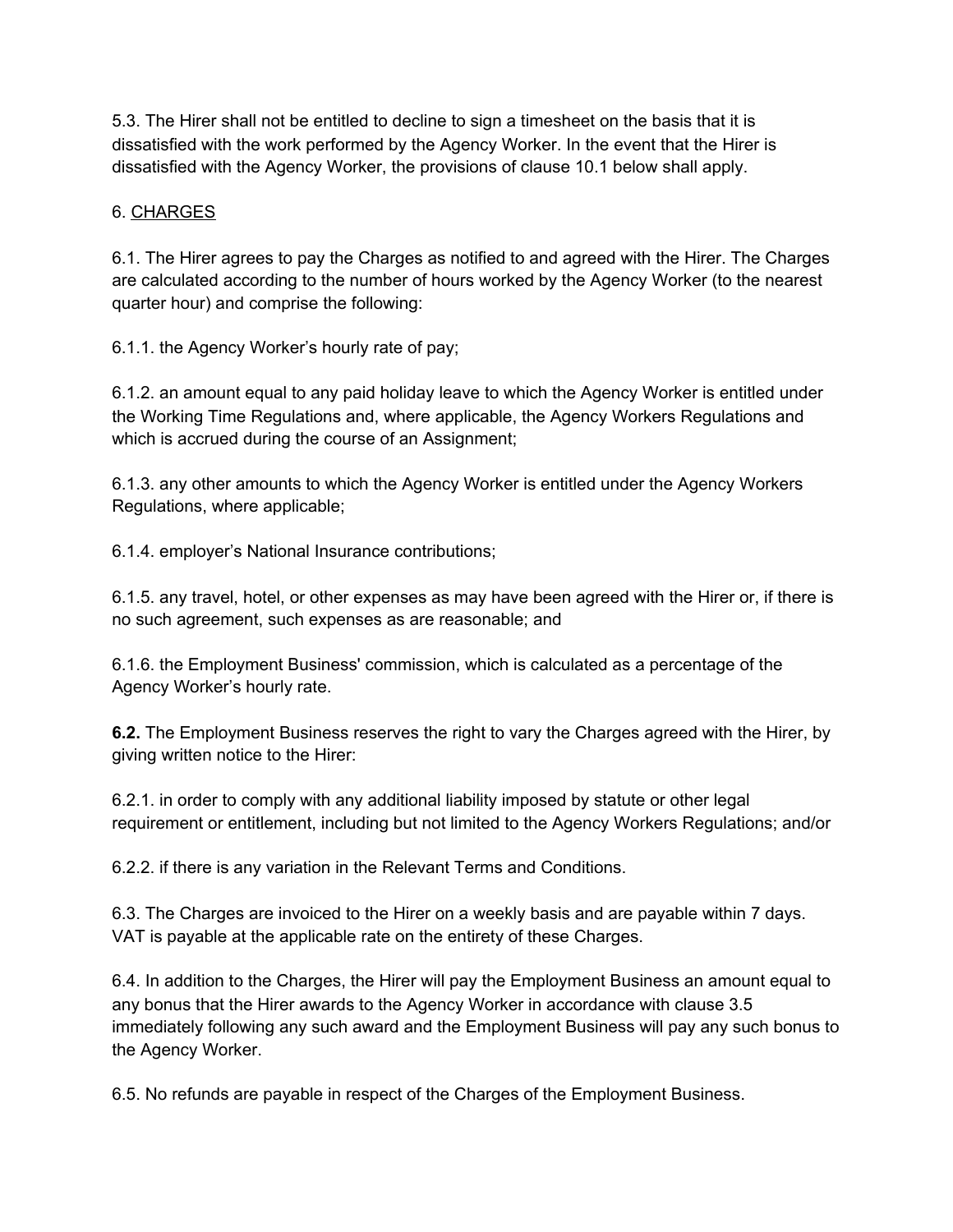6.6. The Hirer's obligations under this clause 6 shall be performed without any right of the Hirer to invoke set-off, deductions, withholdings, or other similar rights.

#### 7. PAYMENT OF THE TEMPORARY WORKER

The Employment Business assumes responsibility for paying the Agency Worker and where appropriate, for the deduction and payment of National Insurance Contributions and PAYE Income Tax applicable to the Agency Worker pursuant to sections 44- 47 of the Income Tax (Earnings and Pensions) Act 2003.

#### 8. TRANSFER FEES

8.1. The Hirer shall be liable to pay a Transfer Fee, detailed in

8.2 below, if the Hirer Engages an Agency Worker Introduced by the Employment Business other than via the Employment Business or introduces the Agency Worker to a third party and such introduction results in an Engagement of the Agency Worker by the third party other than via the Employment Business and:

8.1.1. where the Agency Worker has been supplied by the Employment Business, such Engagement takes place during the Assignment or within the Relevant Period; or

8.1.2. where the Agency Worker has not been supplied, such Engagement takes place within 6 months from the date of the Introduction to the Hirer.

8.2. The Hirer shall be liable to pay the Employment Business, subject to electing upon giving 7 days notice to either:

(a) an extended period of hire calculated in proportion to the number of weeks the Agency Worker has been supplied to the Hirer prior to the notice date in accordance with the accompanying schedule of extended hire periods set out below, during which the Hirer shall pay the charges agreed pursuant to clause 6 above for each hour the Agency Worker is so employed or supplied; or

(b) A Transfer Fee calculated in accordance with clause 3.3 of the Permanent Terms of Business. Where the actual amount of the Remuneration is not known, the hourly charges agreed pursuant to clause 6 multiplied by 300 times the hourly charge less any discount applicable calculated in accordance with the accompanying schedule of Transfer Fee discounts. No refund of the Transfer Fee will be paid in the event that the Engagement subsequently terminates. VAT is payable in addition to any fee due.

8.3. The Transfer Fee will be calculated in accordance with the Schedule below.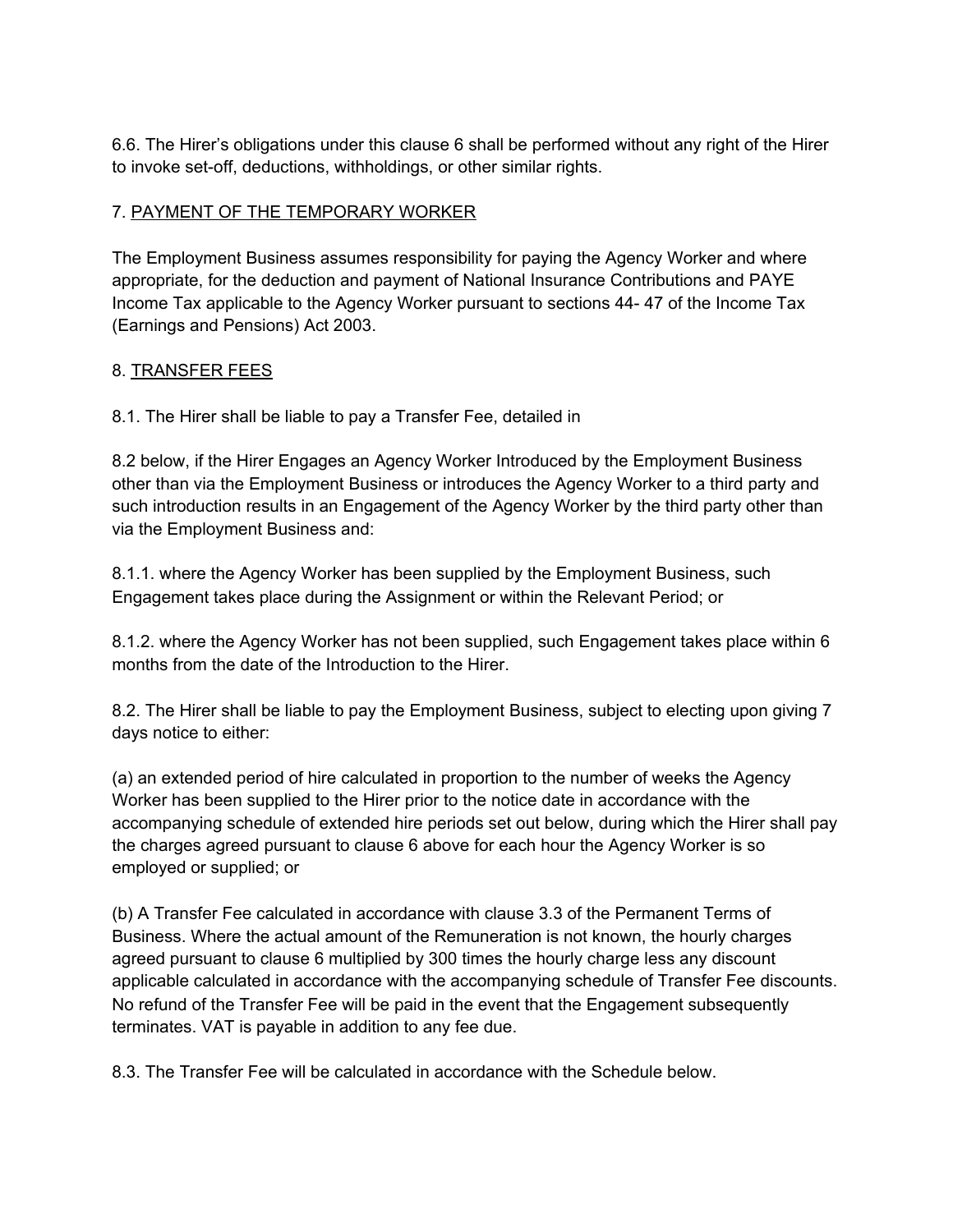#### *SCHEDULE OF EXTENDED HIRE PERIODS*

*Number of weeks the Agency Worker has been supplied to the Hirer in the week prior to the notice period* **0-6 weeks 7-12 weeks 13-18 weeks 19-26 weeks 27 plus weeks**

#### *Extended hire period (in weeks)* **30 weeks 24 weeks 18 weeks 10 weeks 8 weeks**

*Number of weeks the Agency Worker has been supplied to the Hirer in the week prior to the notice* **0-6 weeks 7-12 weeks 13-18 weeks 19-26 weeks 27 plus weeks**

*Discount applicable to the Transfer fee (as set out in clause 3.3 of Permanent Terms of Business)* **0% 0% 10% 15% 25%**

8.4. If the Hirer wishes to Engage the Agency Worker other than via the Employment Business without liability to pay a Transfer Fee, the Hirer may, on giving one week's written notice to the Employment Business, engage the Agency Worker for the Period of Extended Hire specified in Schedule above.

8.5. During such Period of Extended Hire the Employment Business shall supply the Agency Worker on the same terms on which s/he has or would have been supplied during the Assignment and in any case on terms no less favorable than those terms which applied immediately before the Employment Business received the notice in clause 8.2, and the Hirer shall continue to pay the Charges set out in clause 6. If the Employment Business is unable to supply the Agency Worker for any reason outside its control for the whole or any part of the Period of Extended Hire; or the Hirer does not wish to hire the Agency Worker on the same terms as the Assignment, but the Agency Worker is Engaged by the Hirer, the Hirer shall pay the Transfer Fee, reduced pro-rata to reflect any Charges paid by the Hirer during any part of the Period of Extended Hire worked by the Agency Worker before being Engaged by the Hirer. If the Hirer fails to give notice of its intention to Engage the Agency Worker other than via the Employment Business before such Engagement commences, the parties agree that the Transfer Fee shall be due in full.

8.6. Where prior to the commencement of the Hirer's Engagement other than via the Employment Business and the Hirer agree that such Engagement will be on the basis of a fixed term of less than 12 months, the Employment Business may, in its absolute discretion, reduce the Transfer Fee as calculated in accordance with Schedule 2 pro-rata. Such reduction is subject to the Hirer Engaging the Agency Worker for the agreed fixed term. Should the Hirer extend the Agency Worker's Engagement or re-Engage the Agency Worker within 12 months from the commencement of the initial Engagement the Employment Business reserves the right to recover the balance of the Transfer Fee.

8.7. No refund of the Transfer Fee will be paid in the event that the Engagement of the Agency Worker other than via the Employment Business by the Hirer or by a third party to which the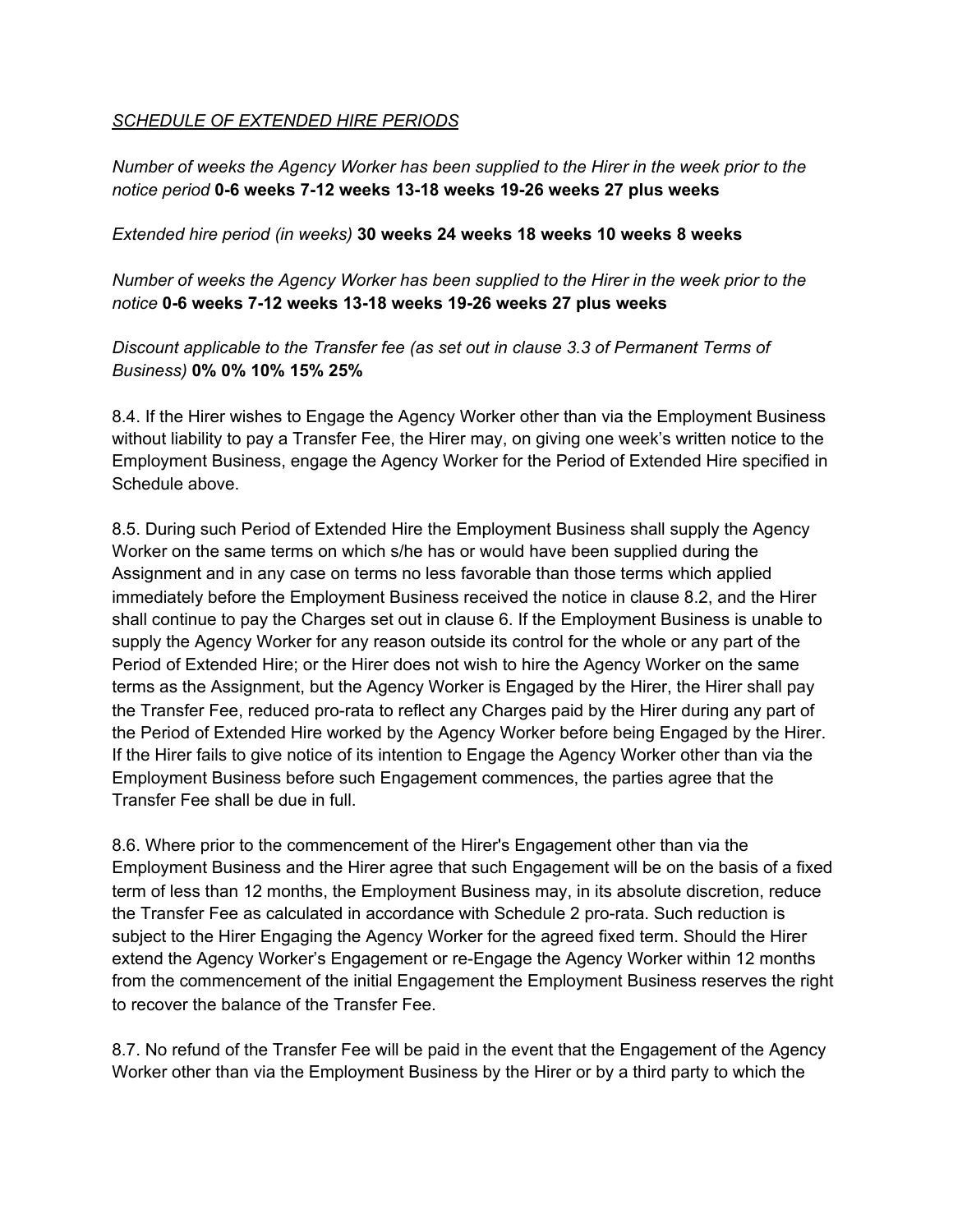Hirer introduces the Agency Worker terminates or terminates before the end of the fixed term referred to in clause 8.4.

8.8. VAT is payable in addition to any fee due.

# 9. SUITABILITY CHECKS AND INFORMATION TO BE PROVIDED IN SPECIAL SITUATIONS

9.1. Where the Agency Worker is required by law, or any professional body to have any qualifications or authorizations to work on the Assignment or where the Assignment involves working with, caring for or attending one or more Vulnerable Persons the Employment Business will take all reasonably practicable steps to obtain and offer to provide copies to the Hirer of

(a) any relevant qualifications or authorizations of the Agency Worker; and

(b) two references from persons who are not relatives of the Agency Worker and who have agreed that the references they provide may be disclosed to the Hirer;

and such other reasonably practicable steps as are required to confirm that the Agency Worker is suitable for the Assignment. If the Employment Business has taken all reasonably practicable steps to obtain the information above and has been unable to do so fully it shall inform the Hirer of the steps it has taken to obtain this information in any event.

9.2. The Hirer shall advise the Employment Business at the time of instructing the Employment Business to supply an Agency Worker, or if it is not reasonably practicable, at the very latest, prior to the commencement of the Assignment, whether during the course of the Assignment, the Agency Worker will be required to work with, care for or attend one or more Vulnerable Persons or engage in an activity or otherwise be working in a position covered by the Safeguarding Vulnerable Groups Act 2006 [or the equivalent legislation in Scotland or Northern Ireland or subsequent relevant legislation].

9.3. The Hirer shall assist the Employment Business by providing any information required to allow the Employment Business to comply with its statutory obligations under the Safeguarding Vulnerable Groups Act 2006 [or equivalent legislation in Scotland or Northern Ireland] and to allow the Employment Business to select a suitable Agency Worker for the Assignment.

9.4. In particular in the event that the Hirer removes an Agency Worker from an Assignment in circumstances which would require the Employment Business to provide information to the Independent Safeguarding Authority [or the equivalent authority] under the Safeguarding Vulnerable Groups Act 2006 [or the equivalent or subsequent legislation in Scotland or Northern Ireland], the Hirer will provide sufficient information to the Employment Business to allow it to discharge its statutory obligations.

# 10. UNSUITABILITY OF THE TEMPORARY WORKER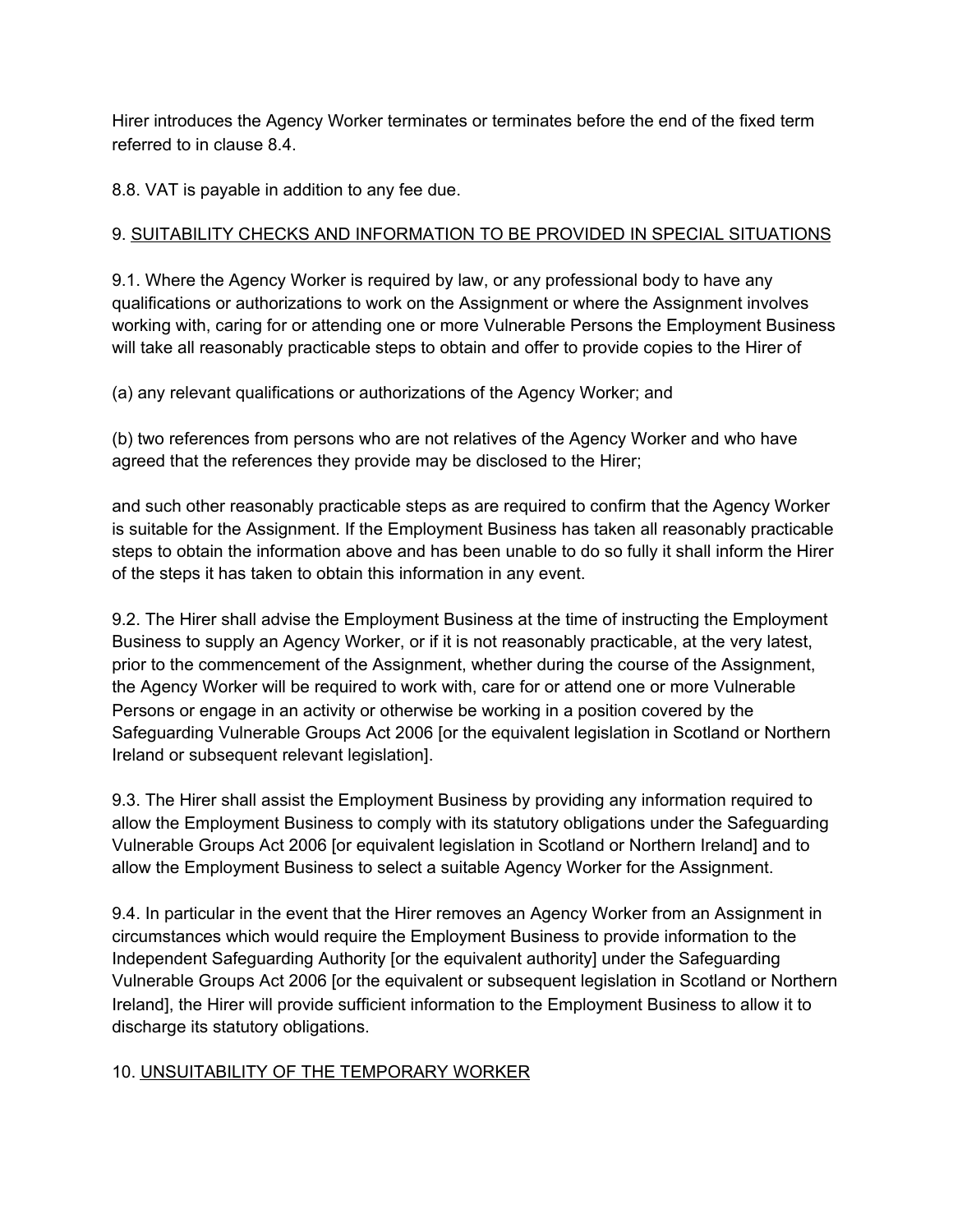10.1. The Hirer undertakes to supervise the Agency Worker sufficiently to ensure the Hirer's satisfaction with the Agency Worker's standards of work. If the Hirer reasonably considers that the services of the Agency Worker are unsatisfactory, the Hirer may terminate the Assignment either by instructing the Agency Worker to leave the Assignment immediately or by directing the Employment Business to remove the Agency Worker. The Employment Business may, in its absolute discretion, in such circumstances, reduce or cancel the Charges for the time worked by that Agency Worker, provided that the Hirer has notified the Employment Business immediately that they have asked the Agency Worker to leave the Assignment or the Assignment terminates:

(a) within 4 hours of the Agency Worker commencing the Assignment where the Assignment is for more than 7 hours; or

(b) within 2 hours for Assignments of 7 hours or less;

and provided that notification of the unsuitability of the Agency Worker is confirmed in writing to the Employment Business within 48 hours of the termination of the Assignment.

10.2. The Employment Business shall notify the Hirer immediately if it receives or otherwise obtains the information that gives the Employment Business reasonable grounds to believe that any Agency Worker supplied to the Hirer is unsuitable for the Assignment and shall be entitled to terminate the Assignment forthwith without prior notice and without liability. Notwithstanding, the Hirer shall remain liable for all Charges incurred prior to the termination of the Assignment.

10.3. The Hirer shall notify the Employment Business immediately and without delay and in any event within 1 hour if the Agency Worker fails to attend work or has notified the Hirer that they are unable to attend work for any reason.

# 11. TERMINATION OF THE ASSIGNMENT

Any of the Hirer, the Employment Business, or the Agency Worker may terminate an Assignment at any time without prior notice and without liability (except in the case of termination by the Hirer, who shall be liable for any Charges due under clause 6 above).

# 12. CONFIDENTIALITY AND DATA PROTECTION

12.1 All information relating to an Agency Worker is confidential and subject to the Data Protection Laws and is provided solely for the purpose of providing work-finding services to the Hirer. Such information must not be used for any other purpose nor divulged to any third party and the Hirer undertakes to abide by the provisions of the Data Protection Laws in receiving and processing the data at all times.

12.2 The Employment Business undertakes to keep confidential all Relevant Terms and Conditions that the Hirer discloses to the Employment Business and not to use such information except for the purposes of compliance with the Agency Workers Regulations.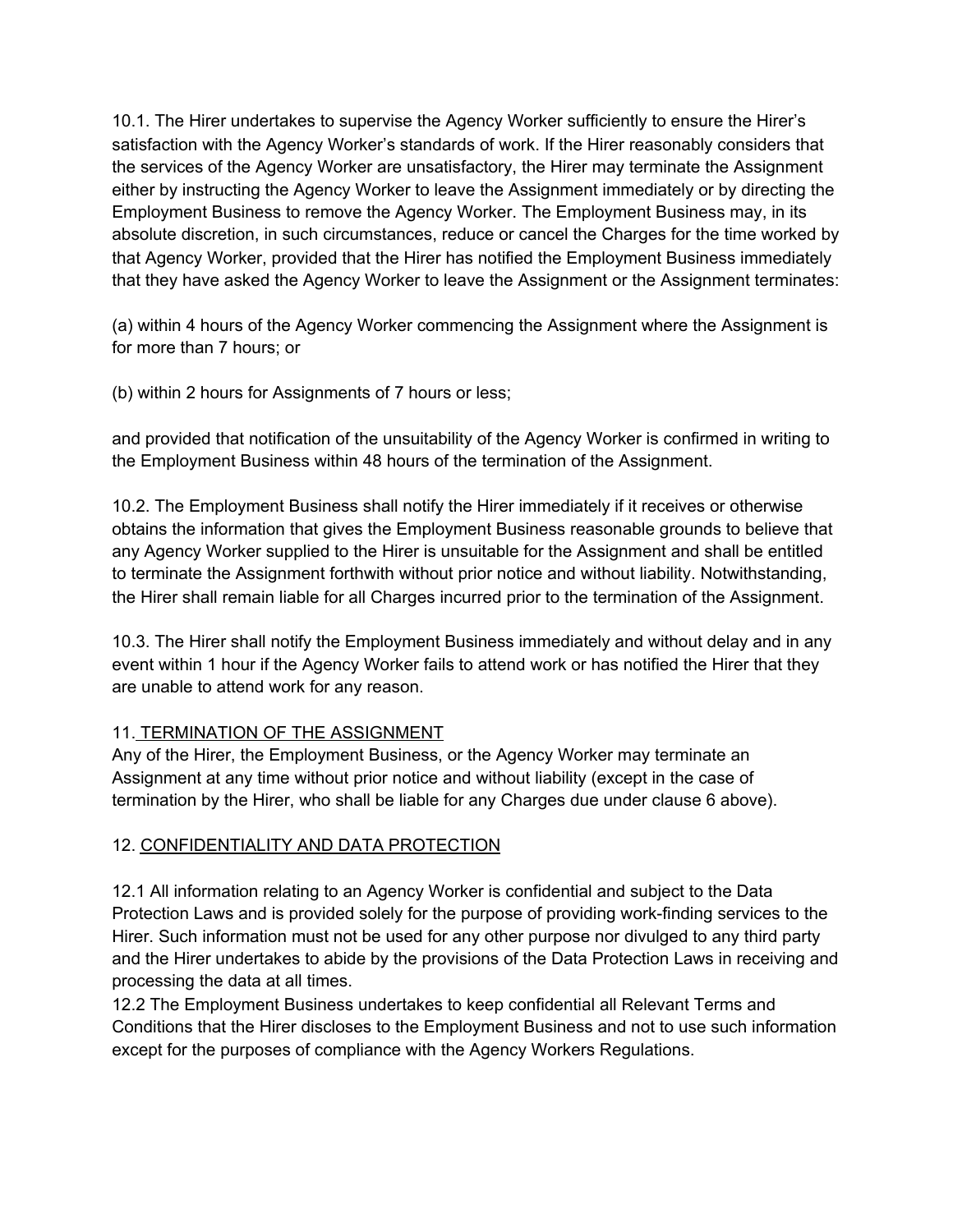12.3 Information relating to the Employment Business' business which is capable of being confidential must be kept confidential and not divulged to any third party, except information which is in the public domain.

# 13. INTELLECTUAL PROPERTY RIGHTS

All copyright, trademarks, patents, and other intellectual property rights deriving from the Assignment shall belong to the Hirer. Accordingly, the Employment Business shall use its reasonable endeavors to ensure that the Agency Worker shall execute all such documents and do all such acts in order to give effect to the Hirer's rights pursuant to this clause.

# 14. LIABILITY

14.1 Whilst reasonable efforts are made by the Employment Business to give satisfaction to the Hirer by ensuring reasonable standards of skill, integrity, and reliability from the Agency Worker and to provide the same in accordance with the Assignment details as provided by the Hirer no liability is accepted by the Employment Business for any loss, expense, damage or delay arising from any failure to provide any Agency Worker for all or part of the Assignment or from the negligence, dishonesty, misconduct or lack of skill of the Agency Worker or if the Agency Worker terminates the Assignment for any reason. For the avoidance of doubt, the Employment Business does not exclude liability for death or personal injury arising from its own negligence or for any other loss which it is not permitted to exclude under law.

14.2 Agency Workers supplied by the Employment Business pursuant to these Terms are engaged under a contract of employment but are deemed to be under the supervision and direction of the Hirer from the time they report to take up duties and for the duration of the Assignment. The Hirer agrees to be responsible for all acts, errors, or omissions of the Agency Worker, whether wilful, negligent, or otherwise as though the Agency Worker was on the payroll of the Hirer.

14.3 The Hirer shall advise the Employment Business of any special health and safety matters about which the Employment Business is required to inform the Agency Worker and about any requirements imposed by law or by any professional body, which must be satisfied if the Agency Worker is to fill the Assignment. The Hirer will also comply in all respects with all statutory provisions as are in force from time to time including, for the avoidance of doubt, but not limited to the Working Time Regulations, Health, and Safety At Work, etc. Act 1974, the Management of Health and Safety at Work Regulations 1999, bylaws, codes of practice and legal requirements to which the Hirer is ordinarily subject in respect of the Hirer's own staff (excluding the matters specifically mentioned in clause 7 above), including in particular the provision of adequate Employer's and Public Liability Insurance cover for the Agency Worker during all Assignments.

14.4 The Hirer undertakes not to request the supply of an Agency Worker to perform the duties normally performed by a worker who is taking part in official industrial action or duties normally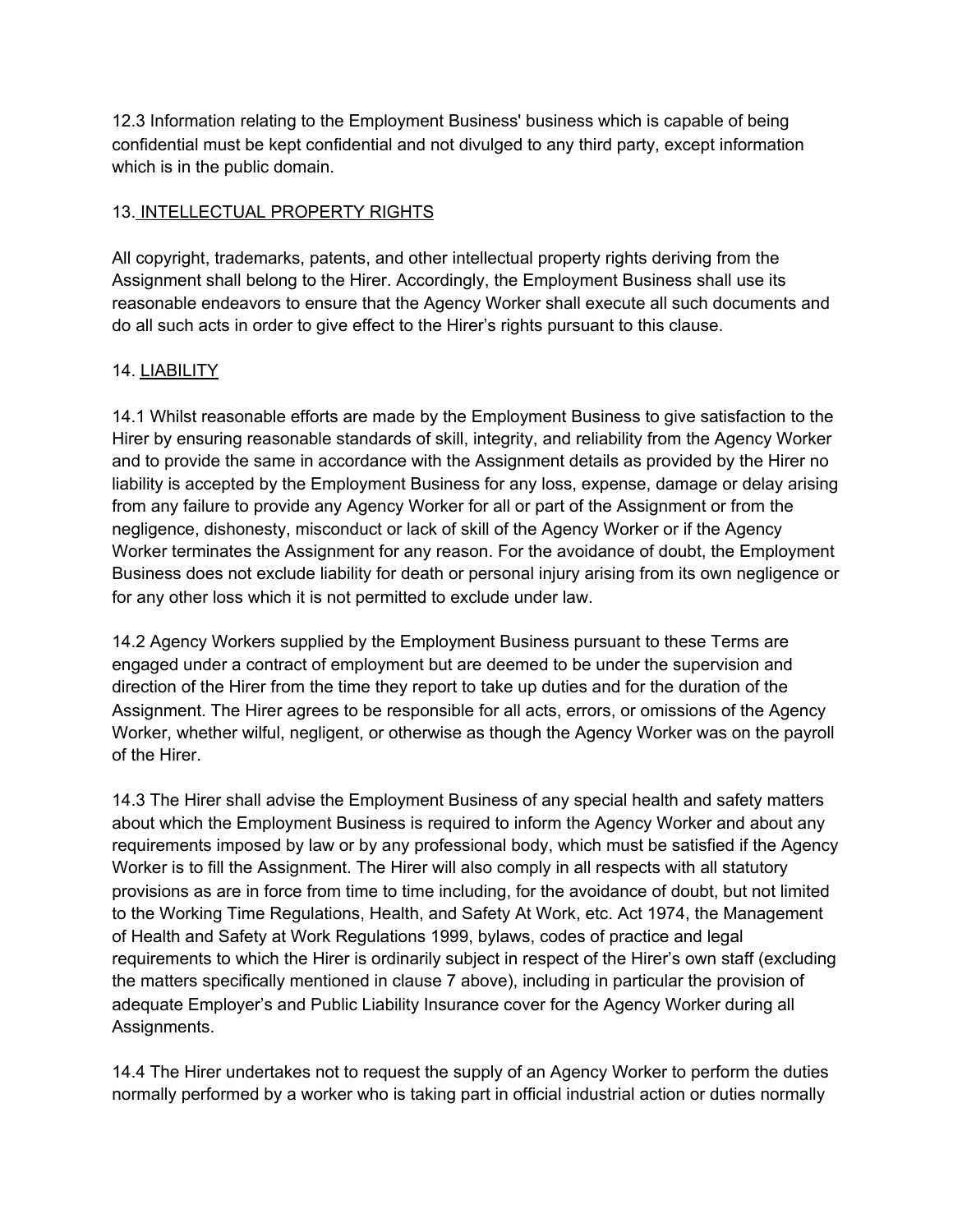performed by a worker who has been transferred by the Hirer to perform the duties of a person on strike or taking official industrial action.

14.5 The Hirer shall indemnify and keep indemnified the Employment Business against any Losses incurred by the Employment Business arising out of any Assignment or arising out of any non-compliance with, and/or as a result of any breach of, these Terms by the Hirer.

14.6 The Hirer shall inform the Employment Business in writing of any AWR Claim which comes to the notice of the Hirer as soon as possible but no later than 7 (seven) calendar days from the day on which any such AWR Claim comes to the notice of the Hirer.

14.7 If the Agency Worker brings, or threatens to bring, any AWR Claim, the Hirer will take such action and give such information and assistance as the Employment Business may request, and within any timeframe requested by the Employment Business, to avoid, dispute, resist, mitigate, compromise or defend any such AWR Claim and to appeal against any judgment given in respect thereof.

#### 15. NOTICES

All notices which are required to be given in accordance with these Terms shall be in writing and may be delivered personally or by first-class prepaid post to the registered office of the party upon whom the notice is to be served or any other address that the party has notified the other party in writing, by email or facsimile transmission. Any such notice shall be deemed to have been served: if by hand when delivered, if by first class post 48 hours following posting, and if by email or facsimile transmission, when that email or facsimile is sent.

#### 16. SEVERABILITY

If any of the provisions of these Terms shall be determined by any competent authority to be unenforceable to any extent, such provision shall, to that extent, be severed from the remaining Terms, which shall continue to be valid to the fullest extent permitted by applicable laws.

# 17. GOVERNING LAW AND JURISDICTION

 $\overline{\phantom{a}}$  , and the set of the set of the set of the set of the set of the set of the set of the set of the set of the set of the set of the set of the set of the set of the set of the set of the set of the set of the s

These Terms are governed by the law of England & Wales and are subject to the exclusive jurisdiction of the Courts of England & Wales

*Signed for and on behalf of the Hirer*

**Print name**